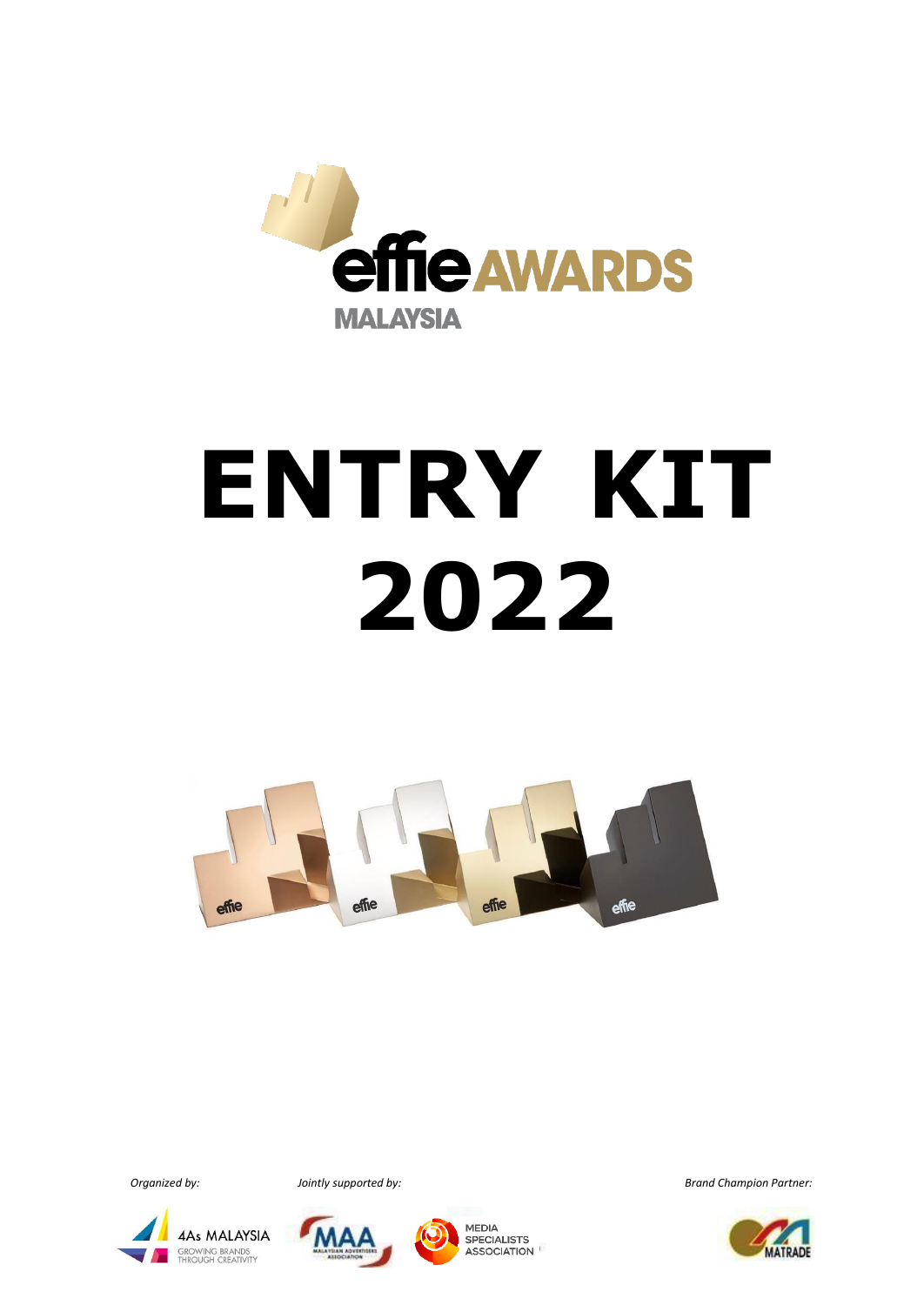

## **CONTENTS**

| 1.                         | <b>Introduction</b>                                                                                                                                                                                            | 3                                                              |
|----------------------------|----------------------------------------------------------------------------------------------------------------------------------------------------------------------------------------------------------------|----------------------------------------------------------------|
| 2.                         | <b>What's New In 2022</b>                                                                                                                                                                                      | 4                                                              |
| 3.                         | <b>Entry Basics</b><br>3.1 Deadlines & Fees<br>3.2 Payment Procedure<br>3.3 Refund Policy<br>3.4 Eligibility<br>3.5 Rules                                                                                      | $5-9$<br>5<br>5&6<br>6<br>7&8<br>9                             |
| 4.                         | <b>Entry Form &amp; Requirements</b><br>4.1 Overview<br>4.2 Online Entry Portal<br>4.3 Writing the Case<br>4.4 Sourcing Data<br>4.5 Important Tips<br>4.6 Creative Requirements                                | $10 - 16$<br>10<br>11<br>12<br>13<br>14<br>15&16               |
| 5.<br>6.<br>7.<br>8.<br>9. | <b>Credits</b><br><b>Confidentiality &amp; Publication</b><br><b>The Effie Index</b><br><b>Winning An Effie</b><br><b>Categories Overview</b><br>9.1 Product & Services Categories<br>9.2 Specialty Categories | 17<br>18&19<br>20<br>20<br>$21 - 35$<br>$21 - 24$<br>$25 - 35$ |
| 10.                        | <b>Judging Criteria</b><br>10.1 How Your Entry Will Be Judged<br>10.2 Recusal of Judges<br>10.3 Grand Effie Award<br>10.4 Finalist Notification                                                                | 36                                                             |
| 11.                        | <b>Reasons For Disqualification</b><br>12. Checklist<br>13. Contact Information                                                                                                                                | 37<br>39<br>40                                                 |







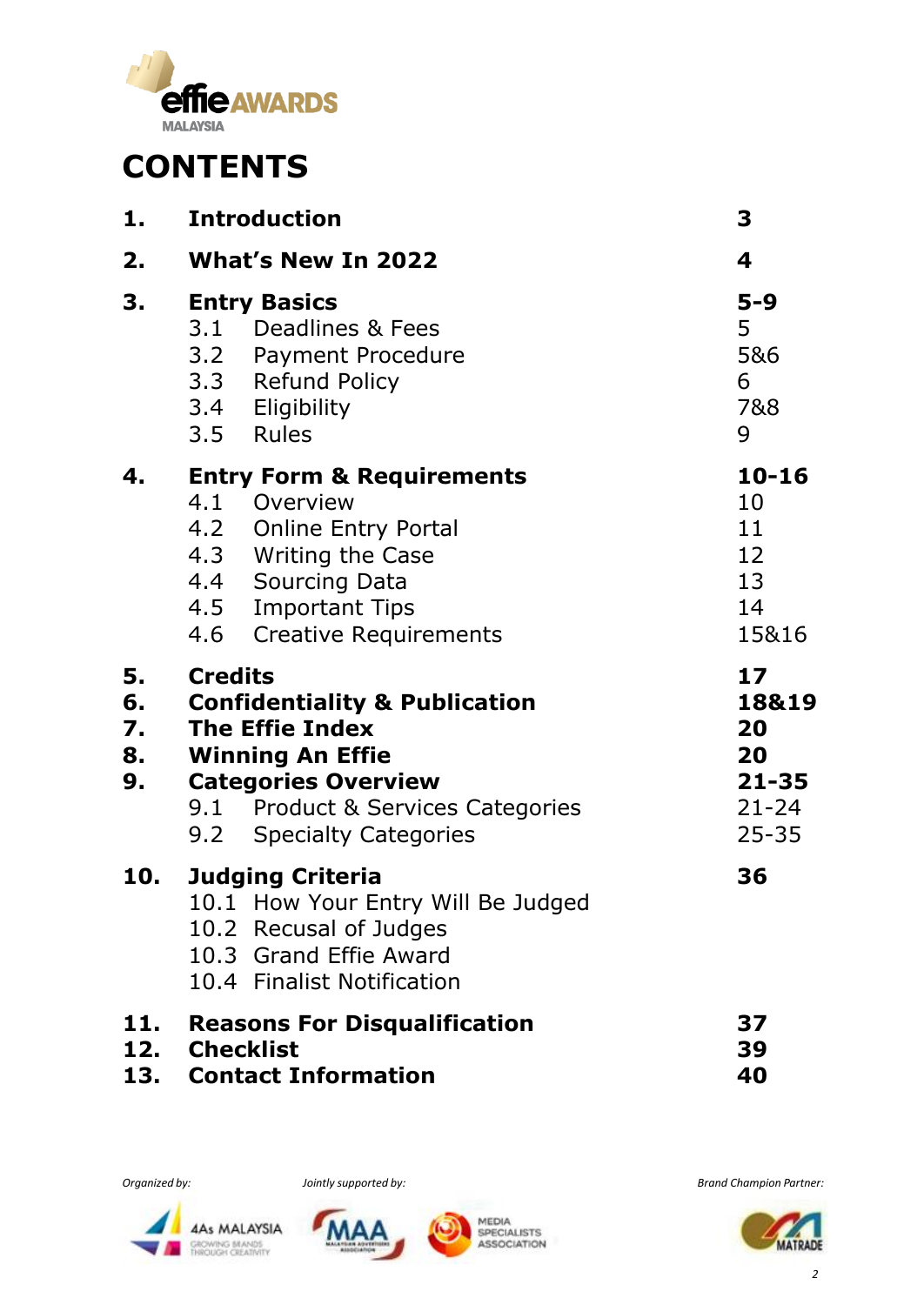

## **1. INTRODUCTION**

Welcome to the 2022 Effie Awards Malaysia. The Awards is organized by The Association of Accredited Advertising Agents Malaysia (4As), jointly supported by Malaysian Advertisers Association (MAA) and Media Specialists Association (MSA), in association with "Brand Champion Partner" - the Malaysia External Trade Development Corporation (MATRADE).

#### **The Importance of Effie**

Since its introduction in 1968, Effie has become recognized by agencies and advertisers as the pre-eminent award in the communications industry. The only global award that honors achievement in meeting and exceeding marketing communications objectives, it focuses on effective campaigns, campaigns that work in the marketplace.

Campaigns must successfully combine all the disciplines that enter into a marketing program: planning, market research, media, creative and account management. They must demonstrate a partnership between agency and client in the creation, management and building of a brand.

Effie has become THE award to win in more than 50 countries on five continents. No other marketing communications award is so widely recognized – and so coveted – in so many places. Today, Effie also honors successful trans-border campaigns, with the Global Effie Award.

Effie celebrates more than 50 years of awarding **Ideas that Work** – the great ideas that achieve real results and the strategy that goes into creating them.

The competition is open to all forms of consumer engagement – whether mainstream or alternative; digital or print; design or advertising; paid or unpaid. Any form of marketing communications can enter – if you have insightful strategy, outstanding creative and the market results to prove it, enter it!

#### **Effie Effectiveness Index**

Until recently there has not existed a global effectiveness ranking. If you were asked "Who is the most effective advertiser in the world?" Or ''Who is the most effective agency in the world?" you would not be able to answer with any certainty.

However, all that has now changed with the establishment of the **Effie Effectiveness Index**, the first global ranking of marketing communications effectiveness. The Effie Effectiveness Index identifies and ranks the marketing communications industry's most effective agencies, advertisers, brands and individual marketers by analyzing finalist and winner data from all Effie Worldwide competitions.

The good news is that the ranking system rewards not only winners but finalists too, using a points-based system. Please visit the Effie website [www.effie.org](http://www.effie.org/) for the rankings.



**4As MALAYSIA** 

GROWING BRANDS<br>THROUGH CREATIVITY





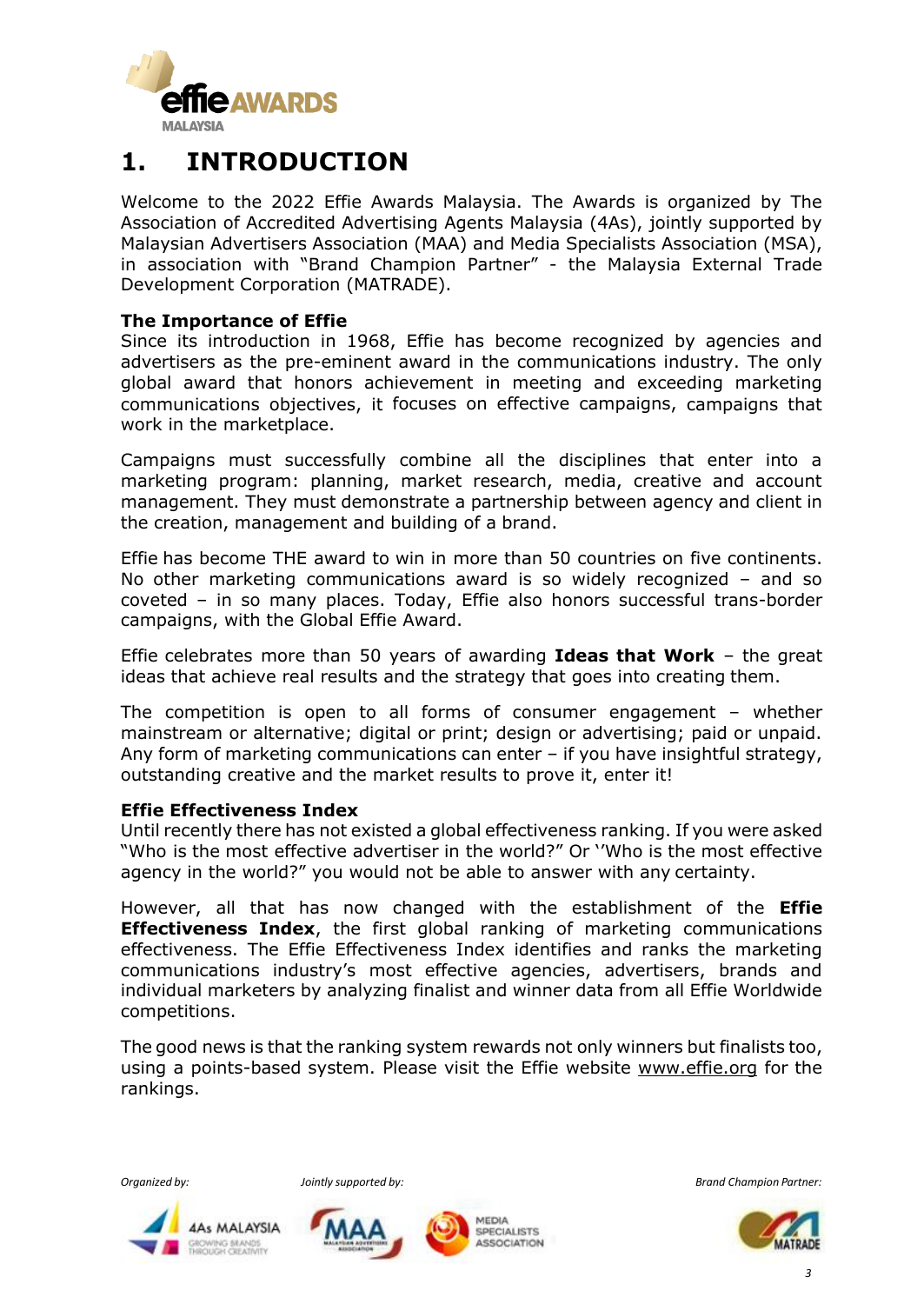

## **2. WHAT'S NEW IN 2022**

#### **2.1 Entry Fees**

The entry fees have been restructured, please see Section 3.1.

#### **2.2 Eligibility & Rules**

We have updated the eligibility and rules, please see Sections 3.4 & 3.5.

#### **2.3 Online Entry Portal**

Entries can only be made online, please see Section 4.2.

#### **2.4 Writing the Case**

A short brief what judges look for in an entry, see Section 4.3.

## **2.5 Creative Requirements**

We have updated the creative requirements, please see Section 4.6.

#### **2.6 Publication Permission**

There are only 2 options now: Publish As Submitted OR Published an Edited Version [may not redact entire results], please section 6.

#### **2.7 Categories**

There are 50 categories in the 2022 Effie Awards Malaysia, see Section 8 for the detailed category definitions.

#### **2.8 Entry Forms**

There are dedicated entry forms for Sustained Success & Performance Marketing categories. All other category submissions use the main entry form, please see Section 4.







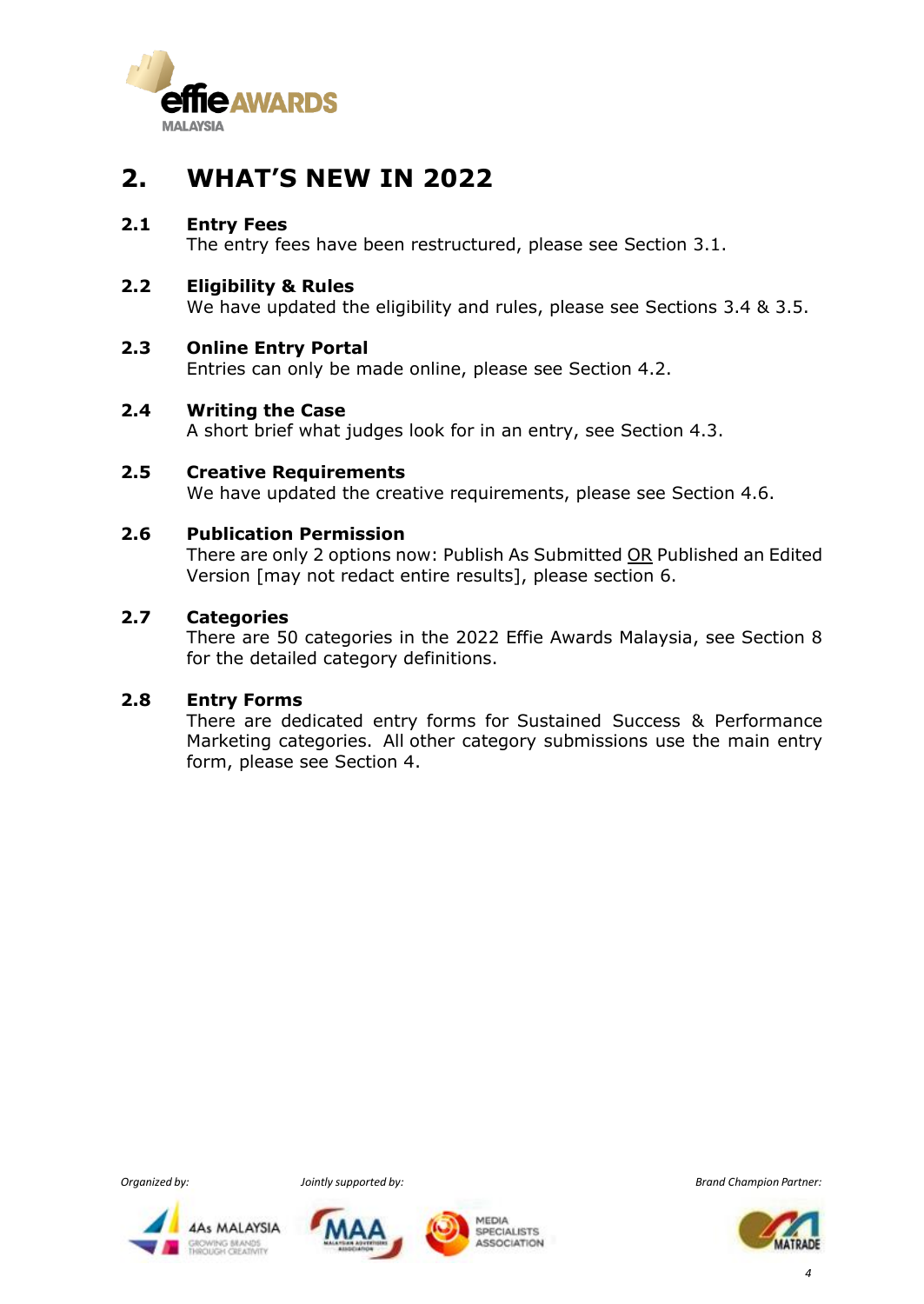

## **3. ENTRY BASICS**

#### **3.1 DEADLINES & FEES**

|                  | <b>Online Entry</b><br><b>Deadlines</b> | Per Entry Fee |                          |            |
|------------------|-----------------------------------------|---------------|--------------------------|------------|
| <b>Deadlines</b> |                                         | 4As member    | <b>MSA/MAA</b><br>member | Non-member |
| First            | 29 July 2022<br>by 3.00pm               | RM1,500-00    | RM1,800-00               | RM2,250-00 |
| Second           | 5 August 2022<br>by 3.00pm              | RM2,500-00    | RM3,000-00               | RM3,750-00 |
| Final            | 12 August 2022<br>by 3.00pm             | RM3,000-00    | RM3,600-00               | RM4,500-00 |
| Last Chance      | 19 August 2022<br>by 3.00pm             | RM3,600-00    | RM4,320-00               | RM5,400-00 |

#### **3.2 PAYMENT PROCEDURE**

- 3.2.1 You are required to generate the Submissions Master List through the "online entry portal".
- 3.2.2 Payment can be made through following methods:

| <b>By Bank Transfer</b><br><b>Beneficiary Name</b> | : THE ASSOCIATION OF ACCREDITED<br>ADVERTISING AGENTS MALAYSIA |
|----------------------------------------------------|----------------------------------------------------------------|
| <b>Bank Name</b>                                   | : UNITED OVERSEAS BANK (MALAYSIA) BHD                          |
| Account Number                                     | $: 260 - 302 - 993 - 5$                                        |

By Cheque Cheques should be made payable to "The Association of Accredited Advertising Agents Malaysia" and hand-delivered or couriered to:

Effie Awards Malaysia c/o Macomm Management Services Sdn Bhd (225555-X) Level 7, Unit 023, 129 Offices, Block J, Jaya One, 72A, Jalan Profesor Diraja Ungku Aziz, 46200 Petaling Jaya, Selangor, Malaysia Tel: (603) 7613 1510









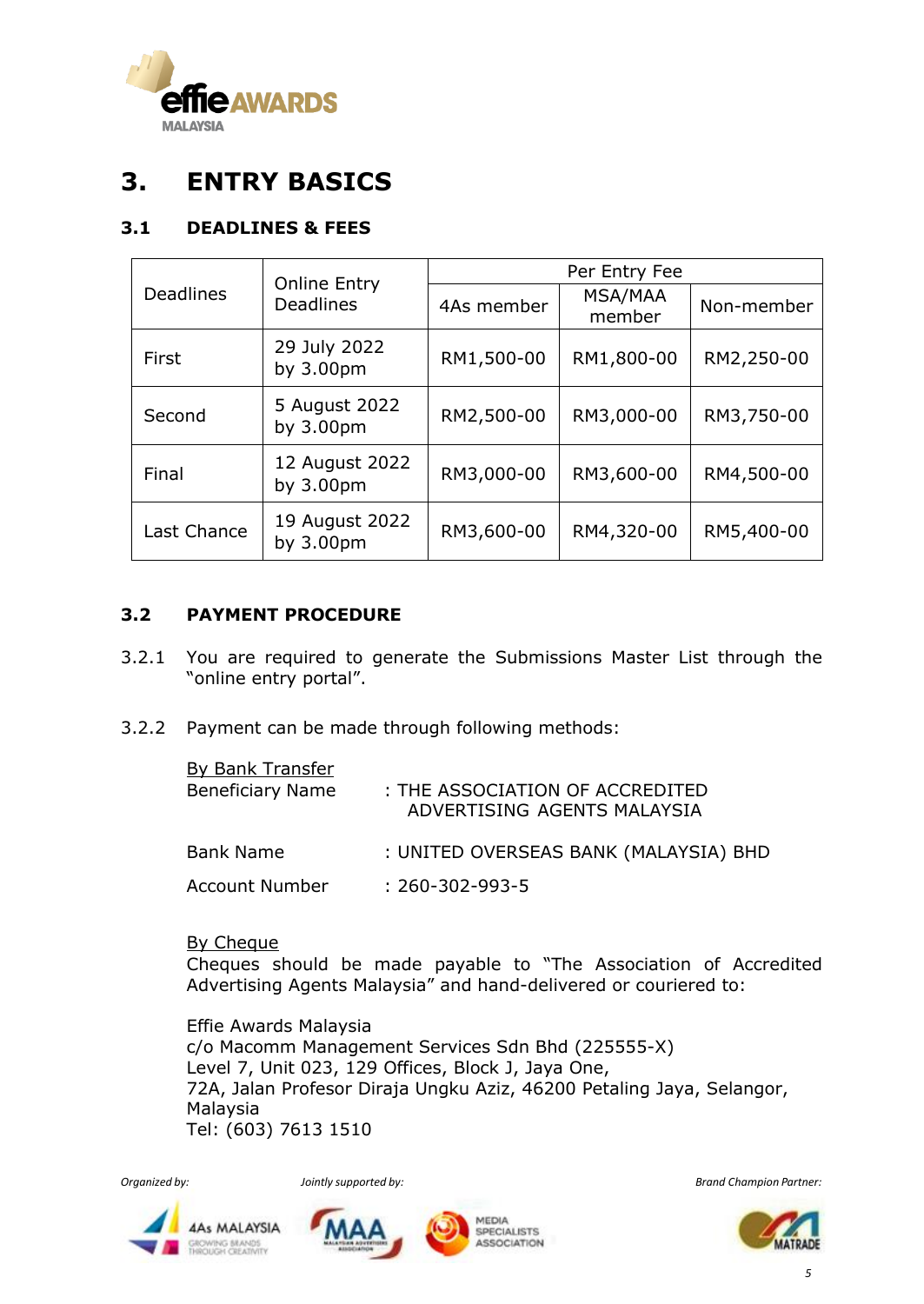

- 3.2.3 Documentation required to complete your submission:
	- (i) Submissions Master List
	- (ii) Proof of payment

[Only a Purchase Order is accepted as interim payment. Payment terms is seven (7) days from the date of our quotation. Nonnegotiable]

- 3.2.4 Once payment is received and checked, an invoice will be issued.
- 3.2.5 The Organizer reserves the right to withdraw from the competition any entry that has not been paid the relevant fees.

#### **3.3 REFUND POLICY**

- 3.3.1 Entries that are disqualified (please see "Reasons for Disqualification") due to any reason will not receive a refund.
- 3.3.2 Any case that has been submitted and later withdrawn, shall not be entitled to a refund.
- 3.3.3 Any case that is not shortlisted or nominated will not be eligible for a refund.

#### **NOTE:**

- Any request for change after submission will be reviewed and decided by the Organizer.
- An administrative fee of RM280-00 for 4As members and RM400-00 for MSA/MAA members and RM480-00 for non- members per request, per entry applies.
- Organizers are not obliged to enter into any discussion or correspondence.
- Changes cannot be made once judging has commenced.









*Organized by: Jointly supported by: Brand Champion Partner:*



 *6*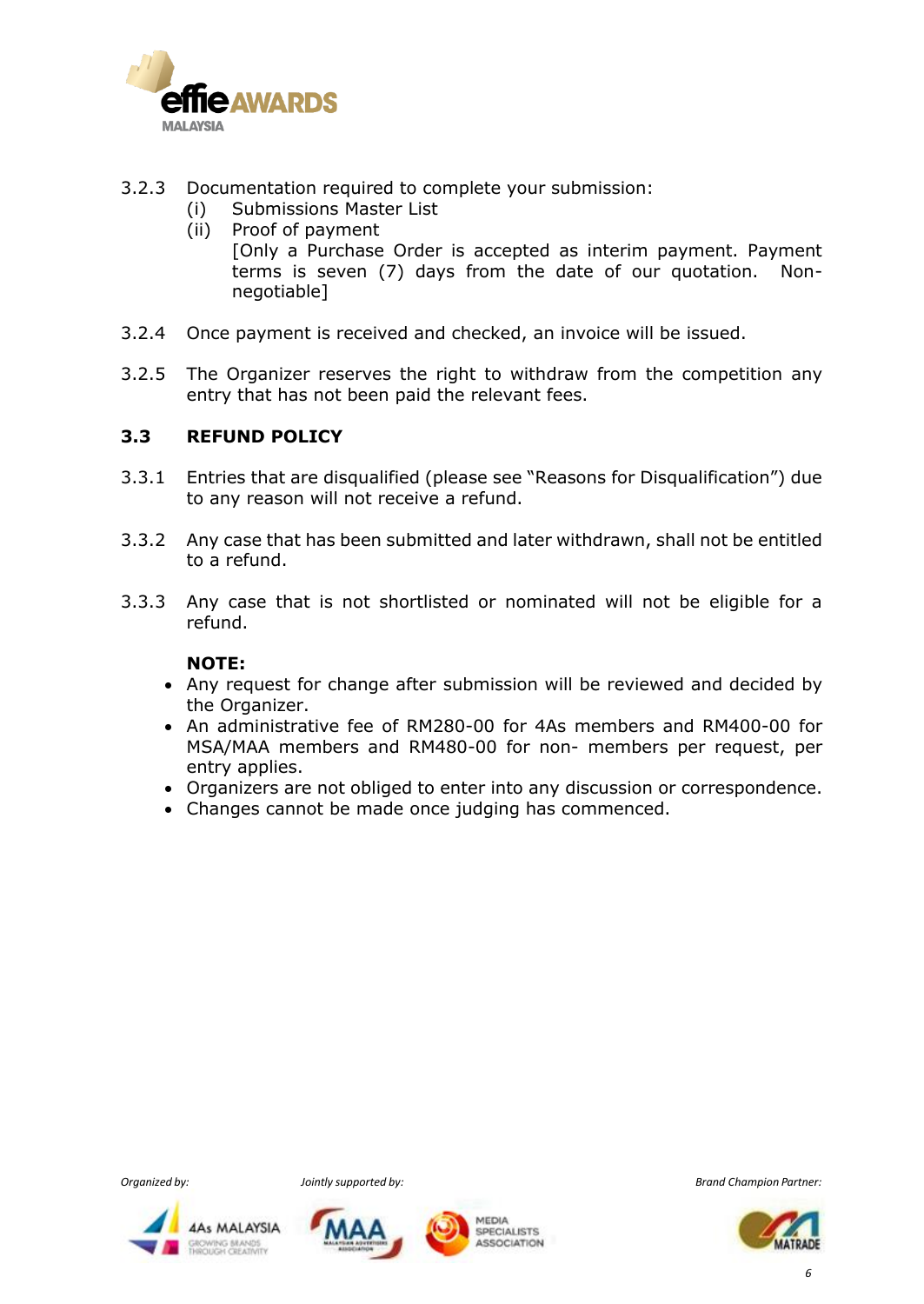

#### **3.4 ELIGIBILITY**

#### 3.4.1 **All marketing efforts that ran in Malaysia at any point between 1 November 2020 and 31 May 2022 are eligible to enter**.

- 3.4.2 **DO NOT** include results of campaign after 31 May 2022. This will result in disqualification.
- 3.4.3 **Special Circumstances:** If work launched in October 2020 or ended in June 2022, you may include work/results from that period for review by the judges. Further, results collected between 01 June 2022 to 31 July 2022 that are directly tied to marketing activity within the eligibility period (through 31 May 2022) may be included.
- 3.4.4 Any and all marketing efforts that ran in Malaysia, whether **full campaigns** OR **unique efforts within a campaign** that leverage any one or multiple combinations of mediums are eligible to enter. These may include, but not limited to the following:
	- Retail experience
	- Digital
	- **•** Direct mail
	- TV, Print, Radio, Outdoor, BTL, PR, etc.

Hence, any marketing effort that demonstrates how you tackled your objectives and achieved the results can be entered.

- 3.4.5 **Eligibility for Sustained Success**: Any local or international brand that has been marketed in Malaysia for **at least 3 years as of 31 May 2019**, is eligible to enter.
- 3.4.6 **Reentering Past Winning Work**: If your work continued running in this year's eligibility window and you have results from this eligibility window you may re-enter past winning efforts within the following requirements –
	- 2020/2021 Gold Effie winners can re-enter a category in which they did not win Gold.
	- Past Silver and Bronze Effie winners can re-enter any category.
	- **Past Gold Sustained Success winner can only re-enter the sustained** success category after 3 years.
	- 2020/2021 David vs Goliath winning brands (Gold/Silver/Bronze) are not eligible to enter the David vs Goliath this year.







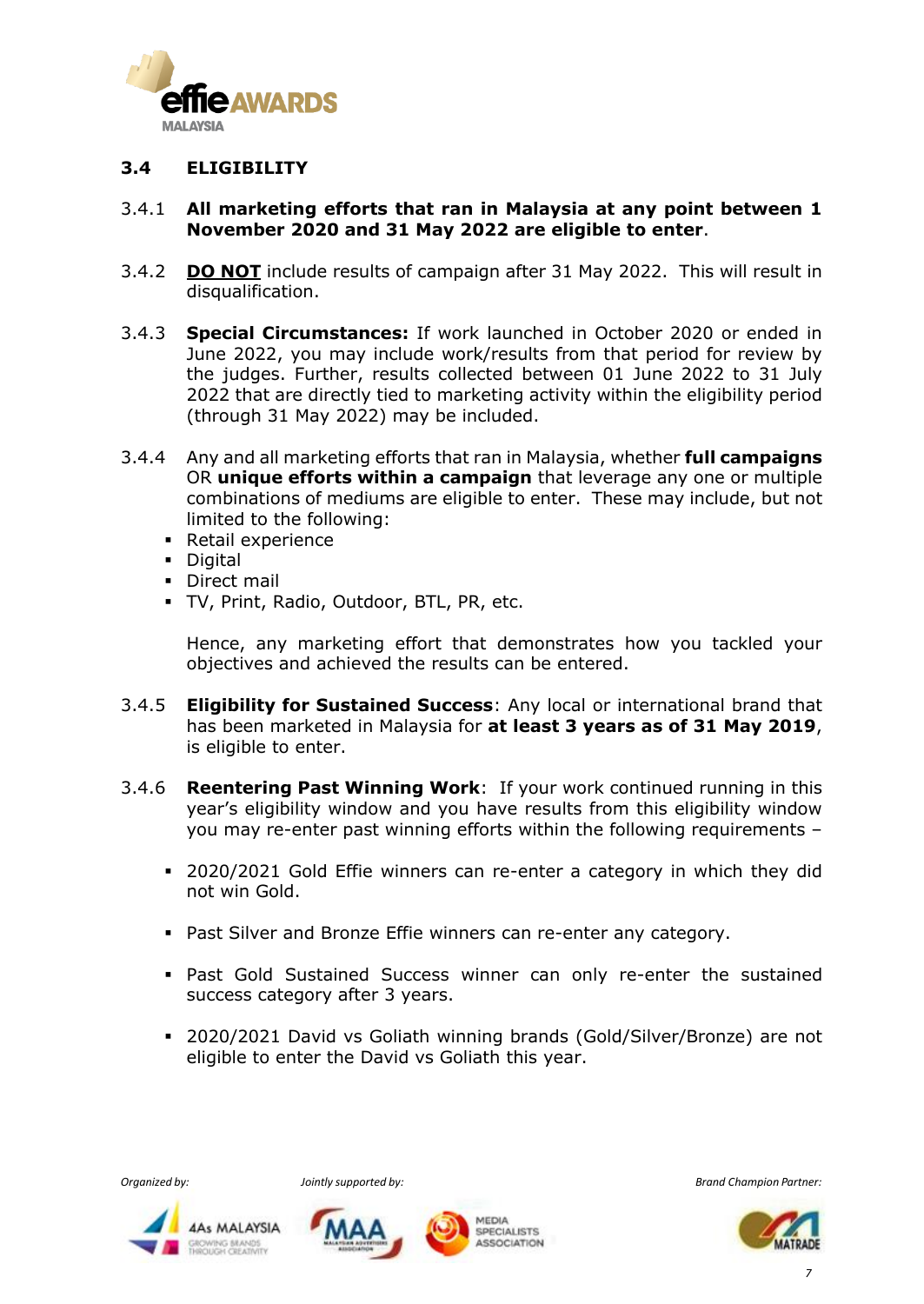

3.4.7 **Repeat Campaigns**: You may re-submit campaigns from prior Effie competitions if they continue to air during the qualifying time and the results data included in the submission are those results specific to the qualifying period stated above.

#### 3.4.8 **Entering Multiple Categories:**

- You may enter an effort only into one (1) Product/Service category.
- Each campaign can only enter FOUR (4) categories; either one (1) product/service category + three (3) specialty categories, or four (4) specialty categories.
- For specialty categories, you are allowed to enter the same campaign into multiple categories. The campaigns that were submitted in product & service category can also be entered into the specialty categories.
- If one campaign is being submitted to multiple categories, the written case and the case video should be tailored to the respective category. Please read the category descriptions carefully.

#### 3.4.9 **Online Entry Submission**:

To enter Effie Awards Malaysia 2022, all parts of the entry with all the required materials mentioned in the checklist can be **ONLY SUBMITTED ONLINE** at https://effie-malaysia.acclaimworks.com/

**The portal will open on 9 June 2022.**







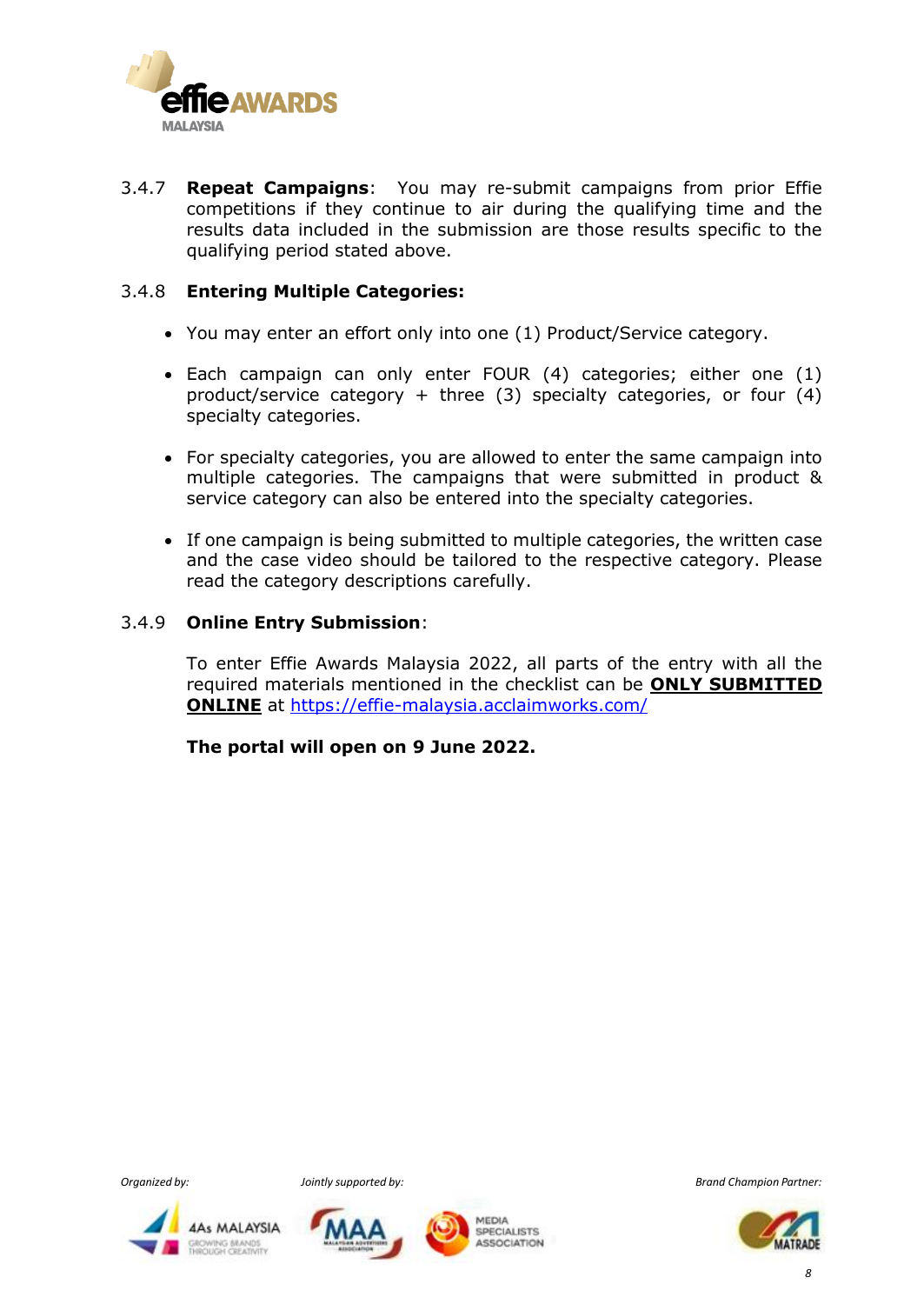

#### **3.5 RULES**

- 3.5.1 All entries must abide by the various advertising regulations, restrictions and guidelines that are issued by the relevant authorities including but not limited to The Malaysian Code of Advertising Practice (Advertising Standards Malaysia), The Content Code (Communications and Multimedia Content Forum Malaysia) and Government Ministries.
- 3.5.2 Each entry must be authorized by a Client Company Officer, as stated in the Authorization & Verification Form. This is to certify that the data submitted is accurate and a true portrayal of the case's objectives and results.
- 3.5.3 Where more than one agency has worked on the case, it has to be agreed in advanced between the involved parties which company will be making the entry. In the event that the same entry is submitted by two different entrant companies, the Organizer will notify the companies, return the case and require the entry to be submitted once.
- 3.5.4 Submissions will not be considered complete until all required forms and creative materials have been uploaded and submitted online with full payment. Only completed, paid submission will be processed.
- 3.5.5 Effie Awards Malaysia reserves the right to re-categorize campaigns, split/redefine categories and/or refuse any entry at any time.
- 3.5.6 Effie Awards Malaysia **DOES NOT ACCEPT** test efforts into the competition.
- 3.5.7 By submitting your entry in the competition, the participant and its company agreed to all terms and conditions and rules as set in the Entry Kit.
- 3.5.8 All decisions made by Effie Awards Malaysia in all matter relating to the competition shall be final and binding.







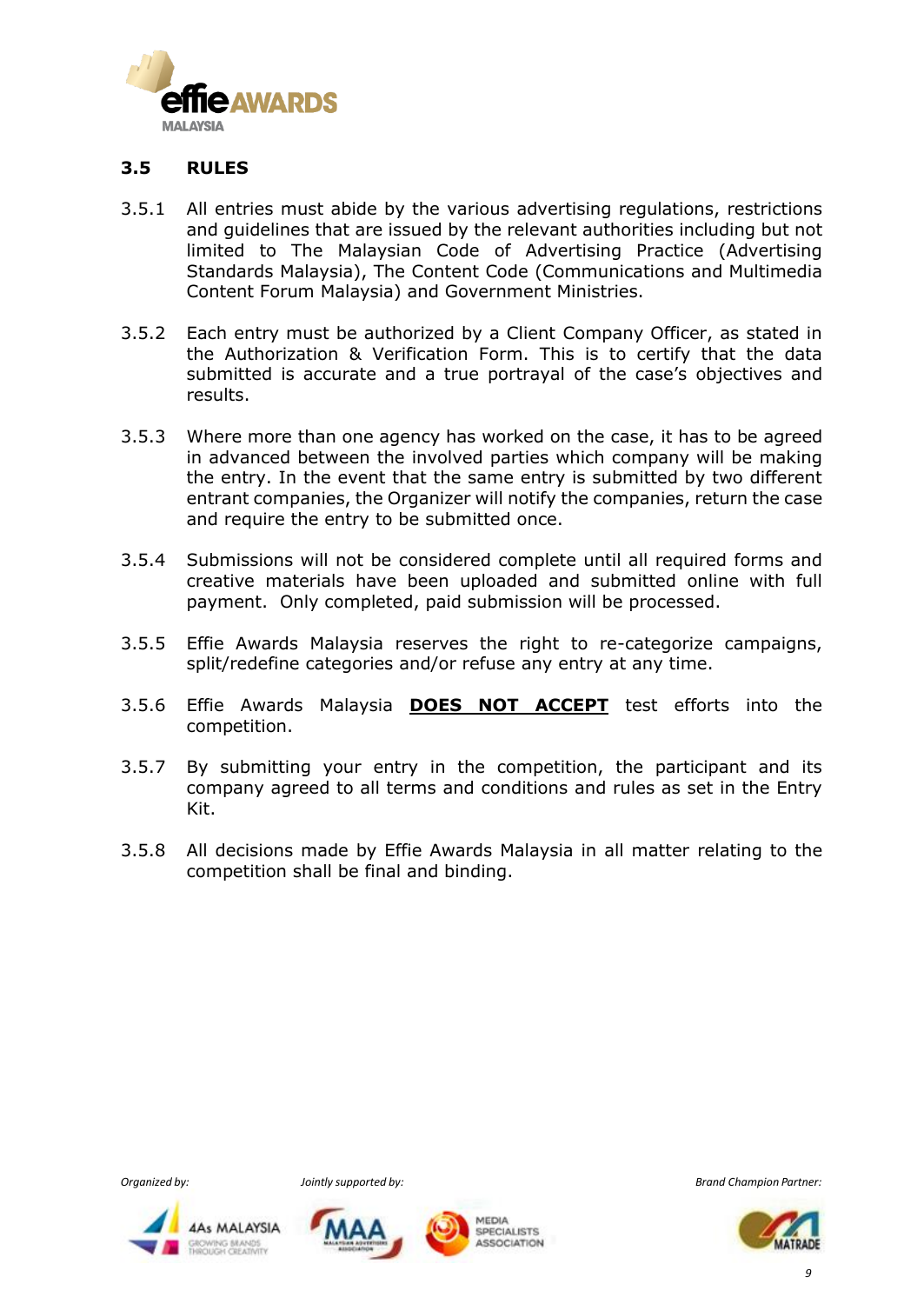

## **4. ENTRY FORM & REQUIREMENTS**

#### **4.1 Overview**

- 4.1.1 Entries can ONLY BE SUBMITTED ONLINE in the Entry Portal at <https://effie-malaysia.acclaimworks.com/>
- 4.1.2 Before you begin, **DOWNLOAD TEMPLATE ENTRY FORMS** from <https://www.malaysiaeffie.com/> It will help you craft an effective entry.
- 4.1.3 Use the Entry Form Template to draft answers and collaborate with team members, partner agencies and clients. Then copy your answers in the Online Entry Portal to each question into the corresponding question in the online system.
- 4.1.4 The written entry form tells the story of the effort from the beginning to end. Each part of the submission should work together and tell a story. When writing your entry form to be sure to review the resources outlined on the prior page.
- 4.1.5 There are three (3) entry forms for 2022 Effie Malaysia competition:
	- Main Entry Form
	- Performance Marketing Entry Form
	- Sustained Success Entry Form
- 4.1.6 **IMPORTANT**: If a single case is submitted in multiple categories, the entry form/written case should be CUSTOMIZED as per the category entered that best describes how the case has performed well in the context of that particular category – judges frequently note when a standard entry has been reused for multiple categories.







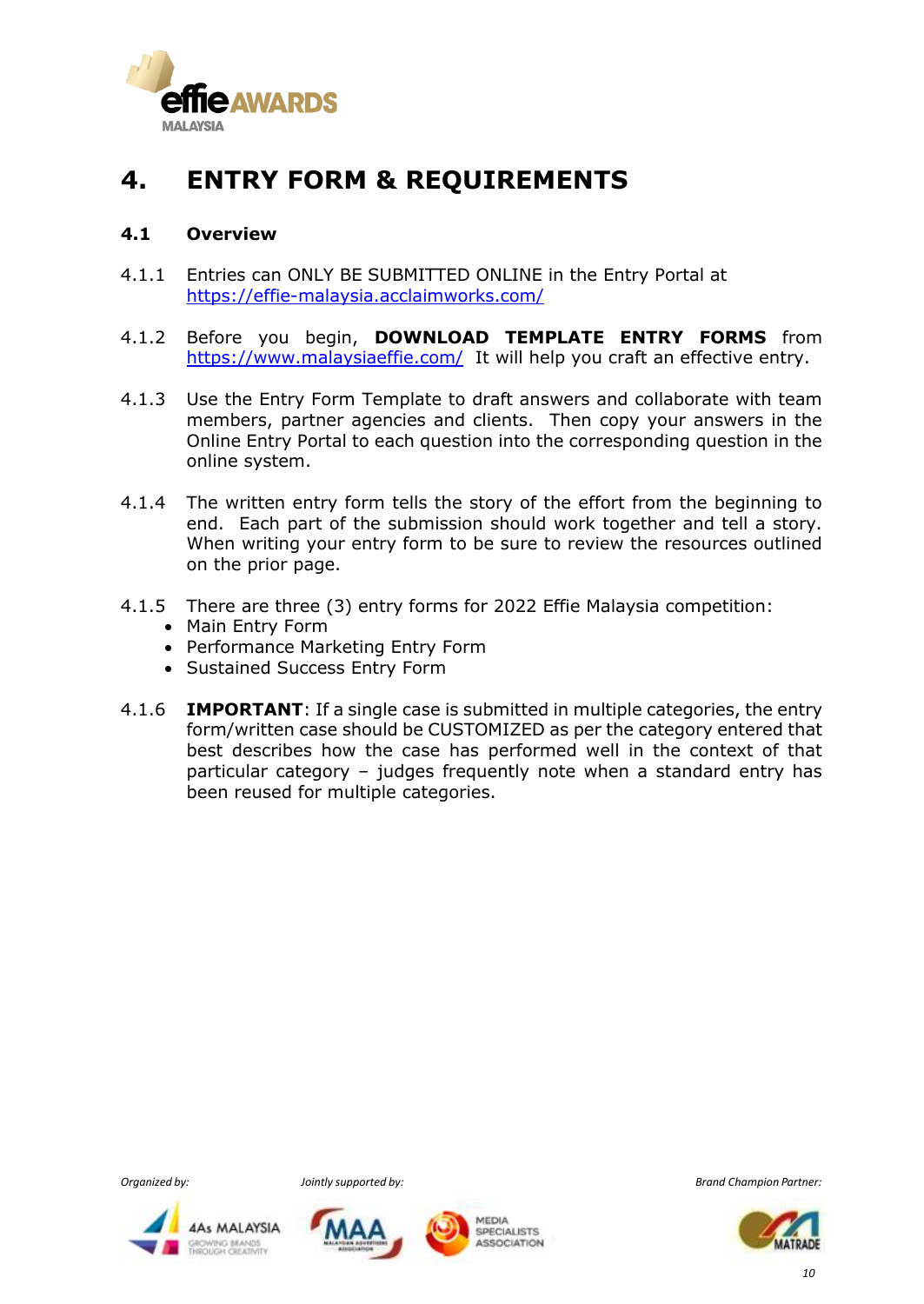

#### **4.2 ONLINE ENTRY PORTAL**

- 4.2.1 Entry can only be submitted online.
- 4.2.2 The 2022 Online Entry Portal is available at <https://effie-malaysia.acclaimworks.com/> and will open on 9 June 2022.
- 4.2.3 **To get an early start on your entry, register yourself now and familiarize** with the requirements and information you need to complete there.
- 4.2.4 Create one (1) login account for your company and have multiple entries under that account.
- 4.2.5 You may edit/delete/change your entries at any point until you click submit. Effie Malaysia will only view the submitted entries; hence feel free to work as much as you like to perfect your submission until you click submit.
- 4.2.6 The Online Entry Portal includes the following steps:
	- Entrant Details
	- Online Entry Form
	- Additional Backend Data
	- Uploads
		- o Creative communication reel [mp4]
		- o Samples of your work [.jpeg] Optional
		- o Case image [.jpeg]
		- o Authorization & Verification Form [.jpeg]

#### 4.2.7 **Key features of Online Entry Portal**:

- Once you have completed an entry, you have an option of **cloning an entry**, in case you wish to submit the entry in multiple specialty categories. The form can then be customized as per the category specifics.
- **System generated Submissions Master List**. Once the entries are submitted, you can self-generate the Master List as per entries that you are submitting for payment. The Submissions Master List can be generated once the entries are completed.
- **Save/print a pdf. version** at any time.







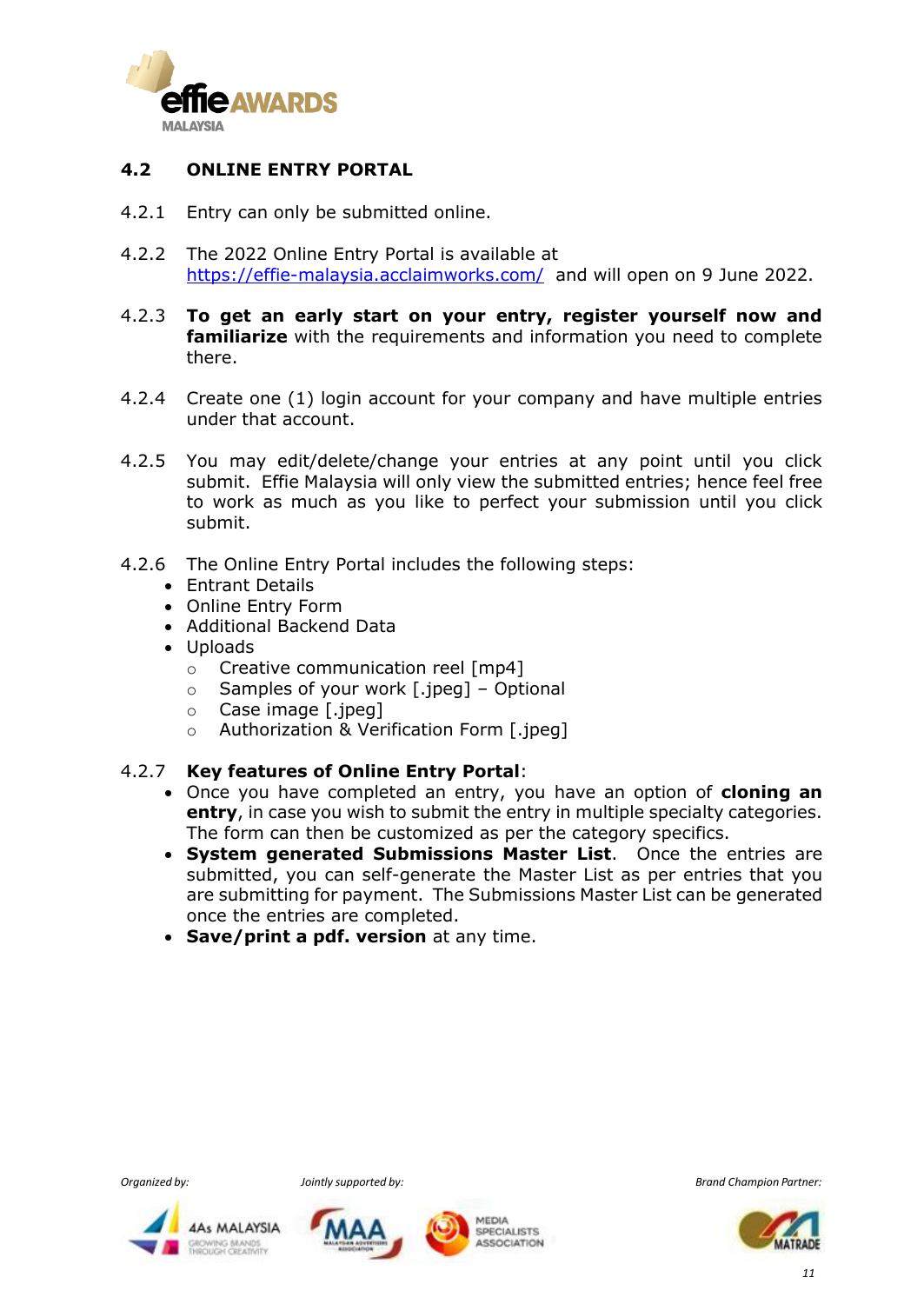

#### **4.3 WRITING THE CASE**

The written entry tells the story o the effort from the beginning to end. Each part of the submission should work together and tell a story. Judges are industry professionals – think through the questions they may ask and address those questions within your responses. It is important your entry is clear, concise and engaging.

#### **Judges may not know about the category norms or nuances within your brand's industry, so it is critical to provide context throughout the written case.**

The entry form is aligned to Effie's Pillars of Marketing Effectiveness:

#### 4.3.1 **SCORING SECTION 1: Challenge, Context & Objectives (23.3% of score)**

In this section, the judges evaluate whether they have the necessary context about your industry category, competitors, and brand to understand your entry and the degree of challenge represented by your objectives. Judges will assess both suitability and ambition within the framework of the challenge. Weight will be given to the degree of difficulty and whether the entrant has provided the context to evaluate the case's effectiveness in this section.

#### 4.3.2 **SCORING SECTION 2: Insights & Strategic (23.3% of score)**

This section prompts you to explain your strategic process and thinking to the judges. Your idea should be borne from these unique insights.

#### 4.3.3 **SCORING SECTION 3: Bringing the Strategy & Idea to Life (23.3% of score)**

This section related to how and where you brought your strategy and idea to life – including your creative, communications and media strategies and the creative work itself. Judges are looking to understand why you chose specific marketing channels and how they relate to your strategy and audience. Your creative work, as shown in the Creative Reel & Images, and the Investment Overview are judged as part of this scoring section.

#### 4.3.4 **SCORING SECTION 4: The Results (30% of score)**

This section related to your results. Be sure to provide context (category/prior year) and explain the significance of your results as it relates to your brand's business. Tie results back to objectives outlined in Section 1.







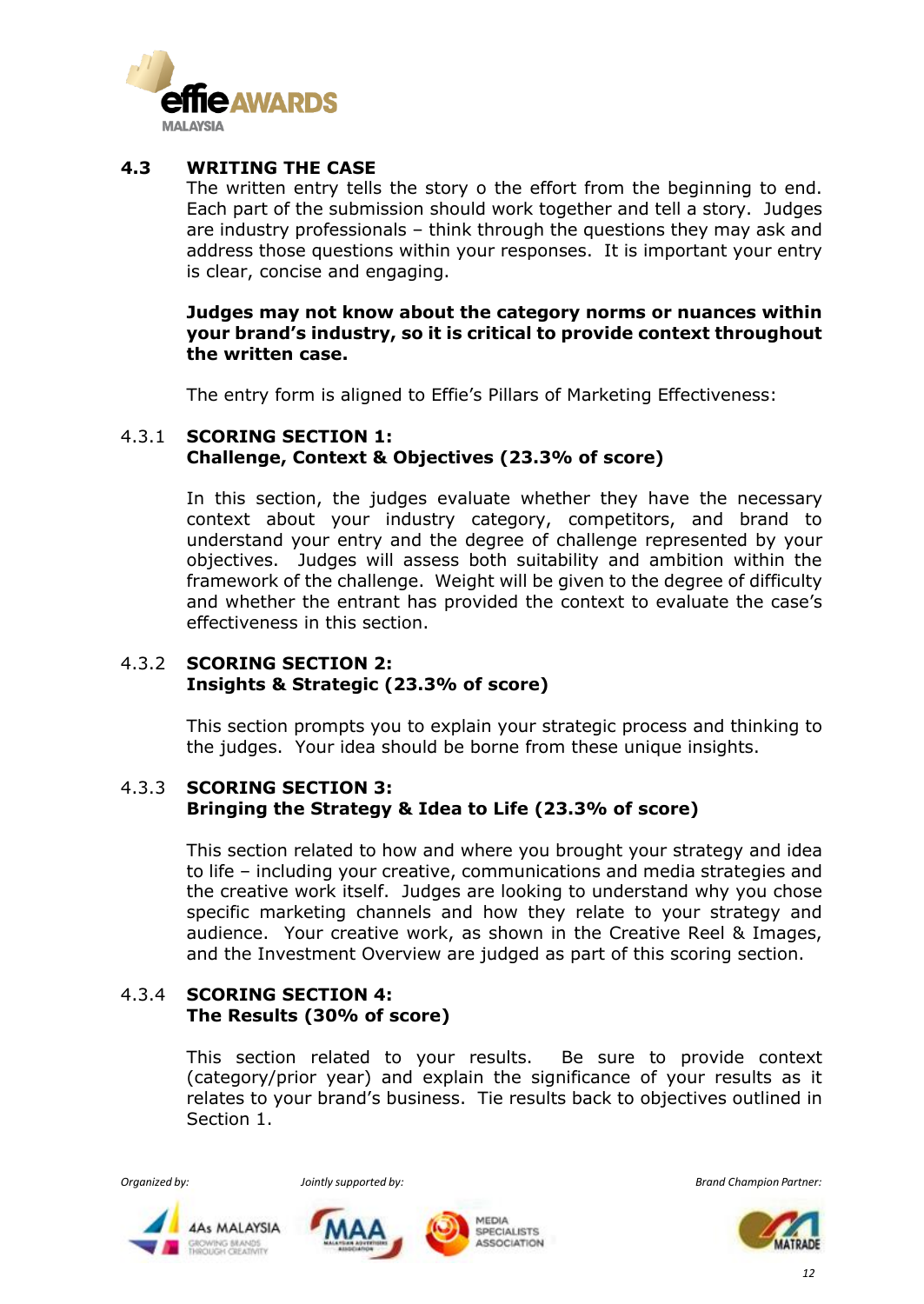

#### **4.4 SOURCING DATA**

- 4.4.1 All data, claims, facts etc. included anywhere in the entry form includes a specific, verifiable source. Entries that do not source data will be disqualified.
- 4.4.2 In the entry portal, the entry form has a SOURCING box provided at the bottom of each scoring section for all references/footnotes. This allows entrants to provide sourcing affecting word limit restrictions.
	- When submitting your responses to questions 1-4, you must provide a source for all data and facts. At the end of a sentence that requires a source, use the SUPERSCRIPT feature to number your sources.
	- In the Sourcing box, numerically list your citations.

#### 4.4.3 **Suggested Sourcing Layout**

➢ Source of Data/Research, Research/Data Types, Dates Covered.

Note: Judges cannot click on external websites, please also include key sourcing details via text [e.g. publication, article name, date].

#### 4.4.4 **Additional Guidance**

Because of Effie's specific eligibility time period, entrants are required to include the dates covered for all results data presented in your case.

Use the specific name of the company to reference a source except when the source is an agency [ad, media, or other]. Because Effie is an agencyblind competition we require agency research to be referenced via the term "Agency Research". This applies to all agencies, not limited to the entering agency. For increased specificity, entrants are encouraged to list type of agency when applicable, such as: PR Agency Research, Media Agency Data, etc. As with all other sourcing, include any other relevant citation information [type of research/data, dates covered, etc.]. Research companies should be citied by names and judges encourage 3rd party data when available.

The Organizer reserves the right to check all sources provided for accuracy.







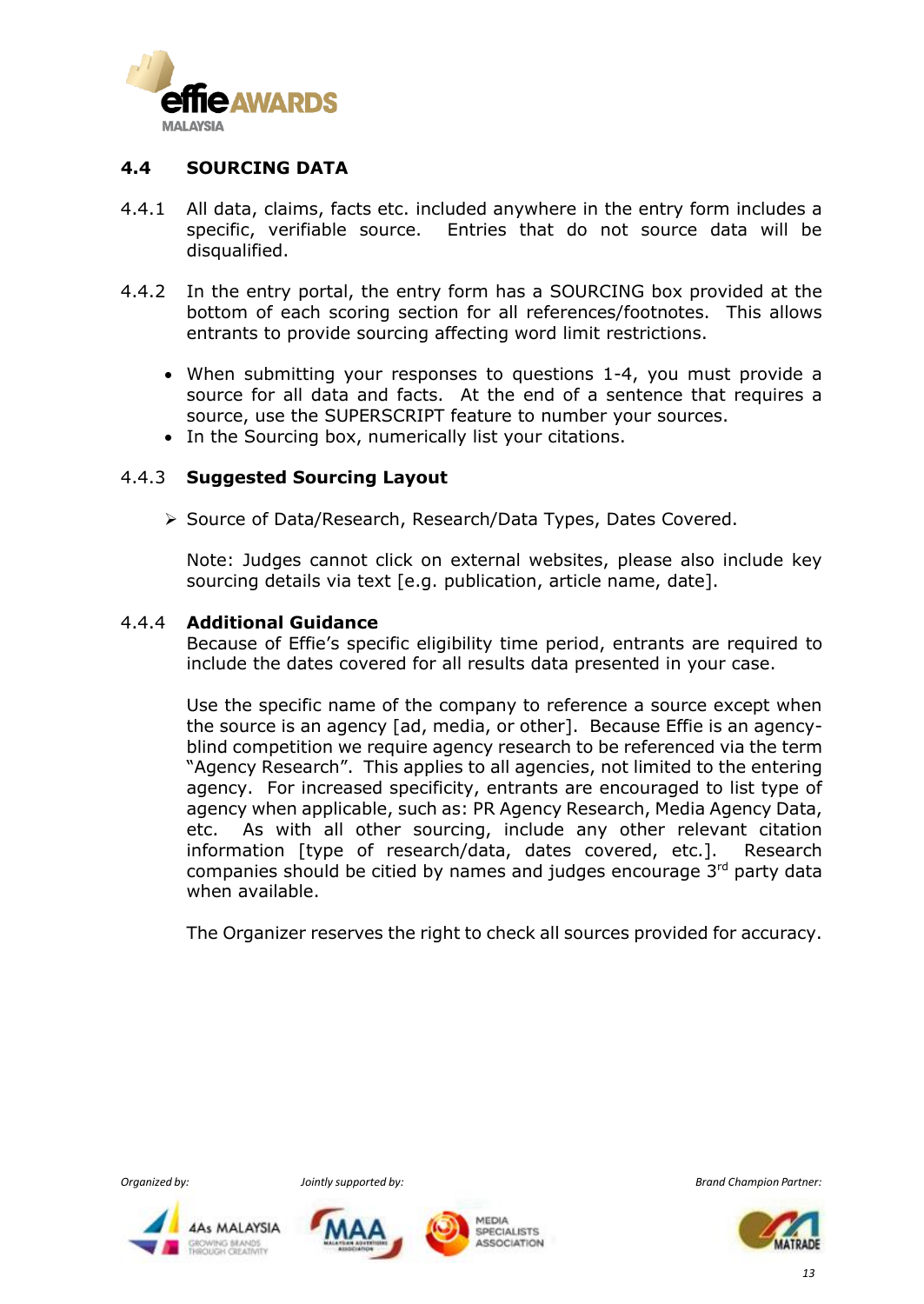

#### **4.5 IMPORTANT TIPS**

- a) **Be direct.** Present your story in an easy-to-follow style with a minimum of hyperbole. The link between the strategic challenge, the objectives, big idea, the creative executions and results should not be hidden.
- b) **Identify the competitive landscape.** Do not assume that the judges reviewing your entry are aware of the marketplace ins and outs of your particular category. Be sure to provide a clear picture of the marketplace situation.
- c) **Be concise.** Concise written entries are not only refreshing they stand out & encourage high marks.
- d) **Include clear, simple, relevant charts and tables.** If done correctly, charts and tables allow judges to easily assess the success of the campaign.
- e) **Know the rules.** Review the judging criteria and the reasons for disqualification before submitting your campaign.
- f) **Proofread.** It's not enough to use spellcheck! Have a few of your colleaguesread your case through before submitting to be sure it's clean and clear and jargon-free.
- g) **Give credit where credit is due. You are required to credit the main strategic and creative partners.** Don't forget to credit all of your team members and partners in the Credits Form and make sure their names are spelt correctly. If your campaign is a winner, the credits will be published.
- h) **Source your results.** The #1 reason judges mark an entry for disqualification is failure to provide a specific, verifiable source for all data included in the Entry Form. Review the guidelines in this document for sourcing your data before submitting.
- i) **Make sure your entry does not include an Agency name anywhere in the Entry Form or creative materials.** Effie is an agency-blind competition. The #2 reason judges disqualify an entry is including agency name in the Entry Form or creative materials.
- j) **Provide English translation for all non-English creativematerials.**
- k) **Be compelling.** Your entry should be a stimulating read.
- l) **Tell judges why it is successful.** For every objective, provide clear, sourced results.
- m) **Learn from Success.** Take time to review Effie Winners' cases in the online showcase at [www.effie.org](http://www.effie.org/)





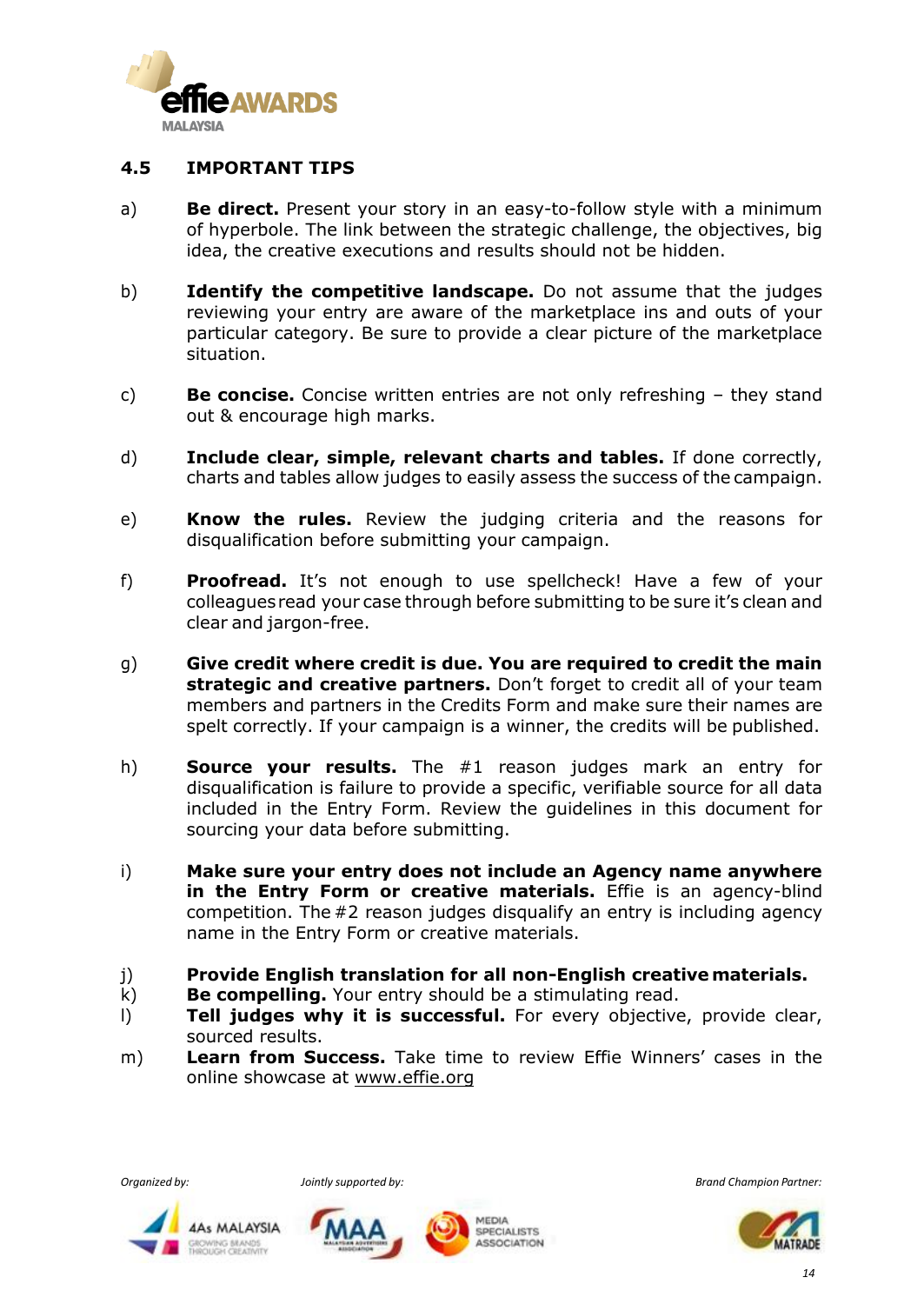

#### **4.6 CREATIVE REQUIREMENTS**

- 4.6.1 Your creative work is scored as part of Scoring Section 3: Bringing the Strategy & Idea to Life, which also includes your written response to Question 3A-3C and the data presented in the Investment Overview. This section accounts for 23.3% of the total score.
- 4.6.2 The purpose of the creative materials is to showcase your creative work. **It is NOT a video of your case study to tell the entire case. At minimum, 70% of your video should be examples of your creative work**. Each creative example should be labelled by the type of media (TV spot, radio spot, etc.).
- 4.6.3 The creative materials should showcase the creative that brought the big idea to life and show judges your creative work as it ran in the marketplace. It is fine to include some set-up and explanation if you feel necessary, but ensure that this explanation does not interfere with judge's ability to review enough examples of your creative work.
- 4.6.4 Judges are required to read the written case before viewing the creative materials, so it is not necessary to repeat your written case. Creative materials submitted must directly relate to the strategic objectives and results of the case outlined in the written case and must have run in the marketplace. You do not need to feature all items of communications touch points checklist, only those integral to the case's success that are mentioned in your written case.
- 4.6.5 **DO NOT INCLUDE** the following in your creative materials:
- a) Results of any kind including numbers of social media likes, followers, etc.
- b) Competitors' works or logos.
- c) Agency names, logos or images in the video or in the file name.
- d) Any stock music/images that will cause confusion for judges with how your work ran in the marketplace.
- e) Any stock music/images that did not run in the original creative that you do not have the rights to include.
- f) Editing effects that cause confusion with how that work ran in the marketplace e.g. music or voiceover added on top of TV spots.

#### 4.6.6 **CREATIVE REEL RULES**

- a) Only 1 creative reel per entry.
- b) 250 MB maximum file size
- c) .mp4 format
- d) High resolution: 16:9 at 1920 X 1080
- e) Maximum 3 minutes [4 minutes for Sustained Success]
- f) Do not include any agency names/logos in the video or in the file name.









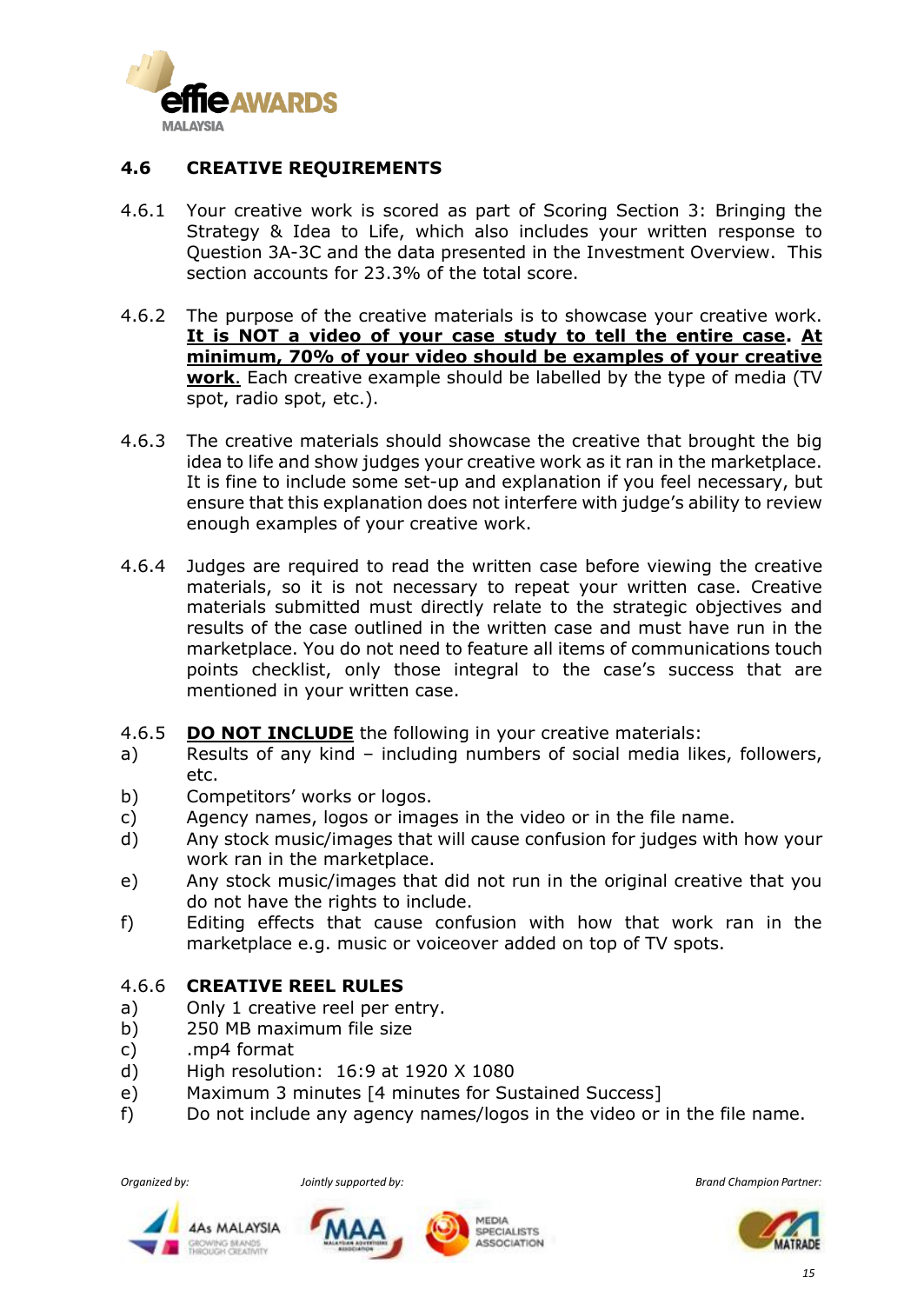

- g) For Sustained Success entries, in view of the 3+ years span for this category, you may submit up to 4-minutes of creative reel, instead of the usual limit of 3-minutes for all other categories. It must demonstrate the rationale for the continuation of the case overtime and the sustained nature of work. Feature work that ran in the 3 years – the initial year, interim year, and the current year of the case. Clearly mark the work with the year it ran in the marketplace. Entries that do not label the year will be disqualified.
- h) Must include at least one (1) complete example of each integral touchpoint, as described in your written response in Scoring Section 3.
- i) If you are including non-English work, you must include translation as subtitles in your creative reel.

#### 4.6.7 **CREATIVE IMAGES RULES**

- a) 2 images required; 6 images maximum per entry
- b) .jpg / .jpeg format
- c) After judges read your case and watch the reel, they review images of your work. Images uploaded should complement your reel and help the judges better evaluate creative elements that ran in front of your audience.
- d) If can be helpful to provide images of work best seen as a still image (e.g. website, print ad, direct mail, etc.). Or, you may wish to upload work that you want judges to get another look at after watching the reel.
- e) This is an opportunity to showcase your creative work:
	- Highlight elements that are better seen as a still image vs. video format.
	- Draw further attention to key elements you wish to highlight.









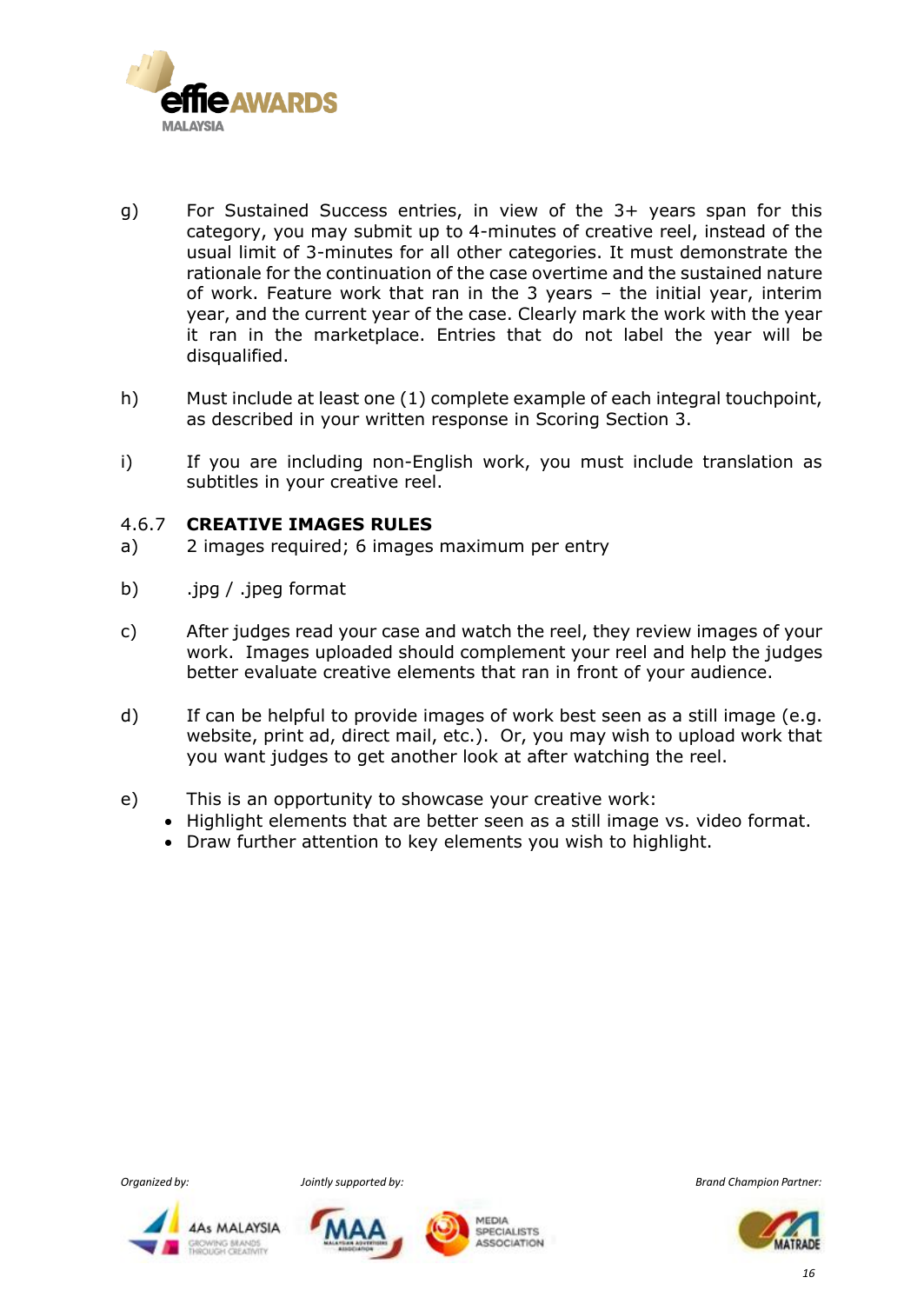

## **5. CREDITS**

Effie recognizes the effective teamwork needed to create an effective case and therefore deserve recognition at the time of win. You are required to credit all creative and strategic partners who contributed to the effort. Think carefully about your partners – clients; agencies [full service, media, digital, promo, PR, event, etc.], media owners; retailers; etc.

#### **COMPANY CREDITS**

**Lead Agency** [1 required, 2 maximum] **Client** [1 required, 2 maximum] **Contributing Companies** [0 required, 4 maximum]

**Co-Lead Agencies:** You may credit a second Lead Agency and they will be given equal recognition by Effie. In order to be considered a second lead agency, you must certify that the work done by each agency was of equal weighting and each agency deserves equal recognition. Second Lead Agencies must be designated at time of entry – you may not add or remove them after the entry period.

**In-house Work:** If you are an advertiser submitting in-house work, please list your company as both the Lead Agency & Client.

#### **INDIVIDUAL CREDITS**

**Primary Individual Credits** [0 required, 10 maximum] **Secondary Individual Credits** [0 required, 30 maximum]

Client & Lead Agency credits are considered final at time of entry and cannot be added at the entry is submitted. **Senior leadership must sign off on the credits using the Authorization & Verification Form** which can be downloaded in the Entry Portal after you have input all credits.







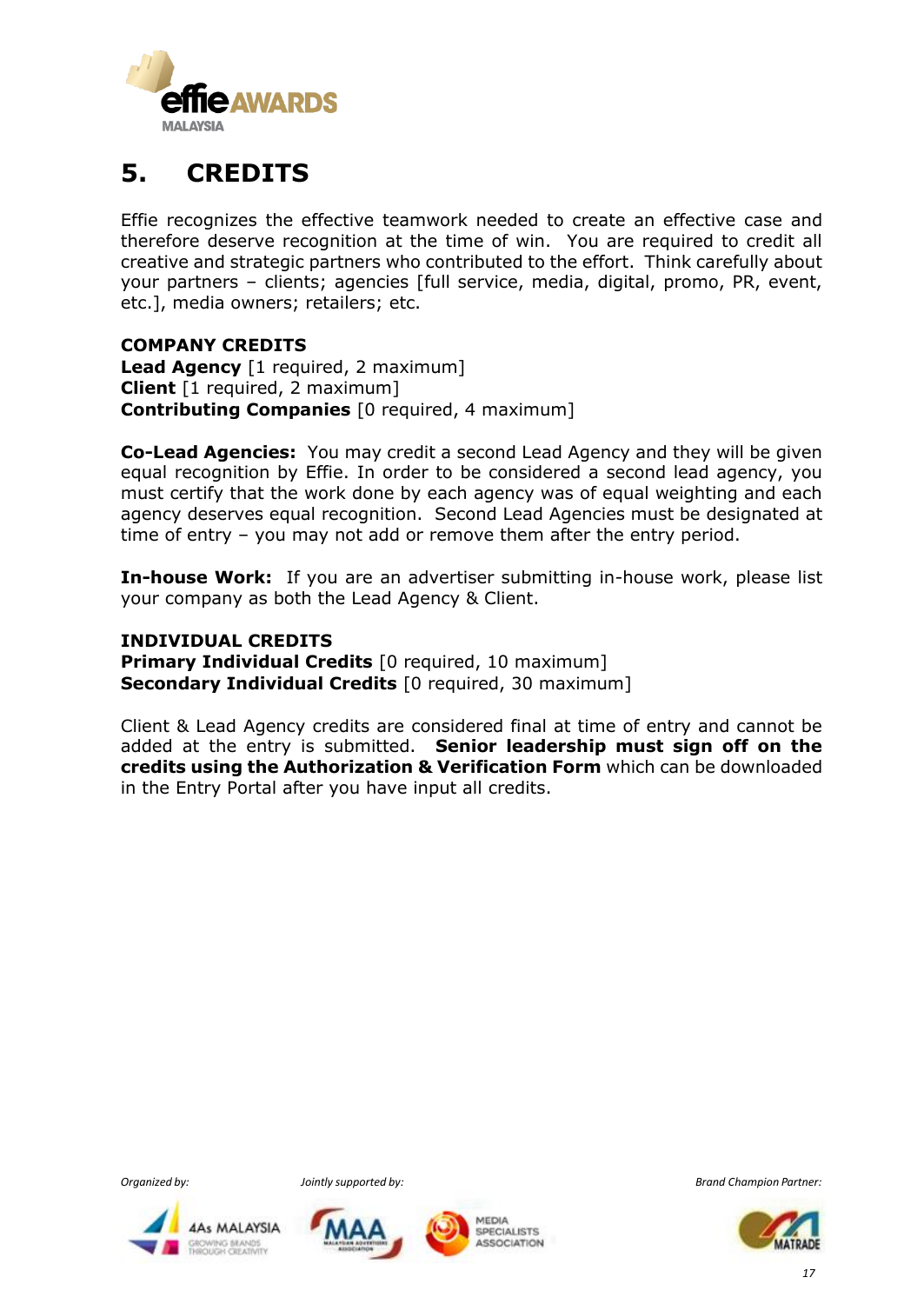

## **6. CONFIDENTIALITY & PUBLICATION**

Effie Worldwide is a  $501(c)(3)$  non-profit organization that stands for effectiveness in marketing communications, spotlighting marketing ideas that work and encouraging thoughtful dialogue about the drivers of marketing effectiveness. In order to help fulfill this mission and provide learning to the industry, Effie relies on entrants' willingness to share their finalist and winning case studies with the industry.

By providing permission to publish your written case, you are:

**Bettering the industry.** By allowing other marketers to learn from your success, you are inspiring the industry to raise the bar and make their marketing better.

• **Bettering the future leaders of our industry.** Colleges and universities use Effie case studies in their courses, and Collegiate Effie participants learn how to write their own effective submissions by learning from yours.

• **Showcasing your team's success in achieving one of the top marketing honors of the year.** Effie wins help attract new talent, prove the importance of marketing in business, and strengthen agency-client relationships.

The Organizer respects that entries may have information deemed confidential. Within the Entry Portal, entrants are asked to set publishing permission for the written entry. Entrants may select from the following options:

#### **PUBLISH AS THE CASE WAS SUBMITTED**

You agree that the written entry form may be published as it was submitted and reproduced or displayed for educational purposes.

#### **PUBLISH AN EDITED VERSION OF THE WRITTEN CASE**

You agree to submit an edited version of your case study for publication which will be reproduced or displayed for educational purposes. You may redact any confidential information; however, you may not redact the entire results section.

The written case is the only portion of the entry that should contain confidential information. For that reason, the written case is the only portion of the that is included in the above publication permission policy. The creative work (reel, images), public case summary, and statement of effectiveness should not include confidential information and will be showcased in various ways [effie.org, partner websites/publications], along with your public facing written case, if your entry becomes a finalist or winner. Work submitted must be original or you must have the rights to submit it.







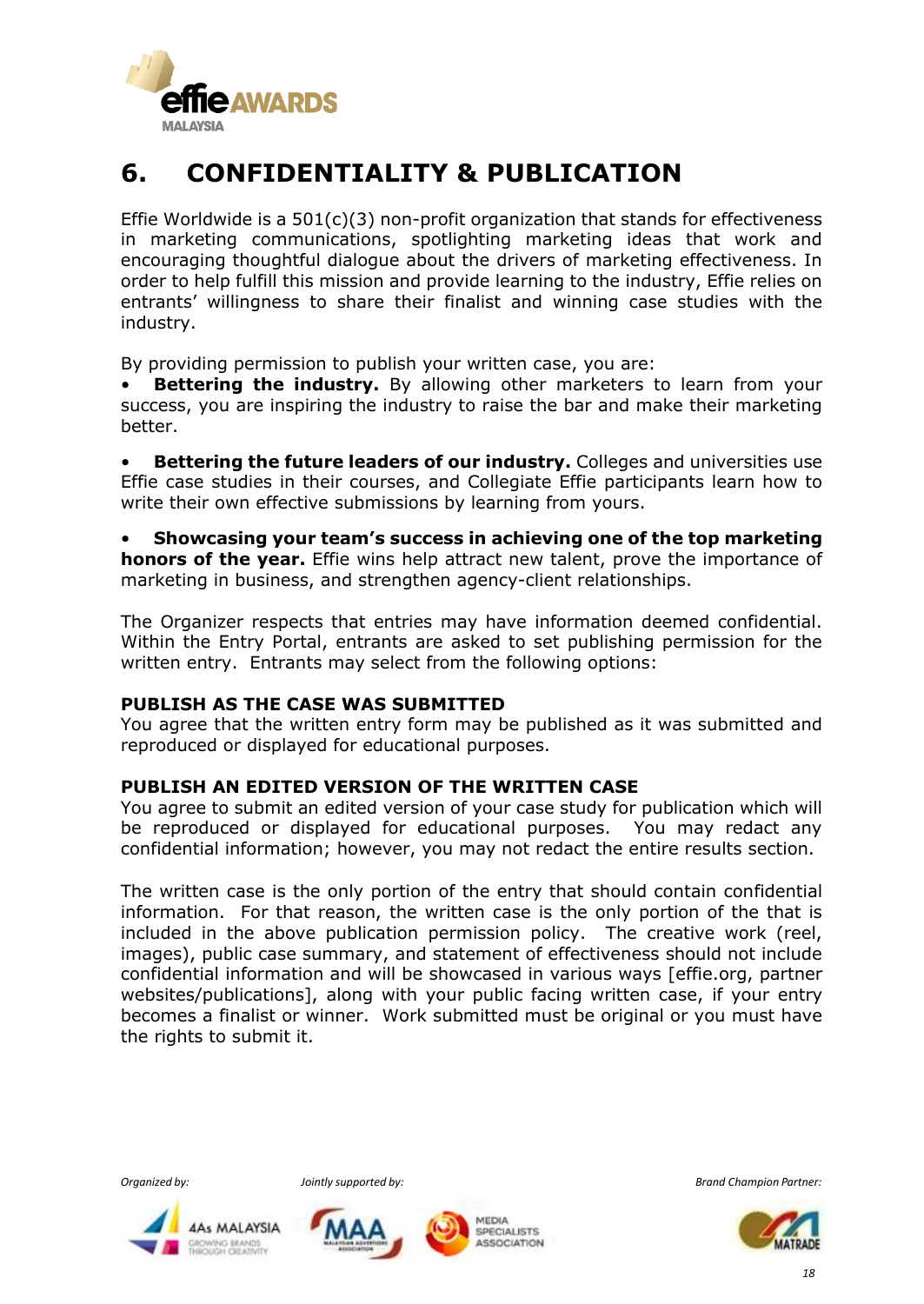

The Effie Awards entry and judging process is designed to help all entrants present their work effectively while ensuring the confidentiality of classified information.

#### **Judging**

Judging events are held in secure locations. Judges are required to sign confidentiality agreements before judging begins. Judges cannot remove materials from the judging session and are individually matched with entries and categories that do not pose a conflict of interest. For example, a judge from the financial industry will not judge the financial category.

#### **Indexing Data**

While judging is confidential and entrants may select publication permission for their written case. Effie understands some entrants may still have concerns regarding sensitive information. When presenting numerical data within the entry, entrants may choose to provide those numbers in percentages or indexes, so that actual numbers are withheld. As with all data points, be sure to include context so that judges understand the significance of the data. Additionally, unless the entrant opts to allow Effie to publish the entry as it was submitted if it becomes a finalist or winner, only judges will see the written entry as it was submitted.

**Creative Work & Publicity Materials**: The creative materials [reel, images, publicity materials] and case summary you submit into the competition become the property of the Effie Awards and will not be returned. The Effie Awards is granted the right to make copies of selected creative material for education and publicity purposes.







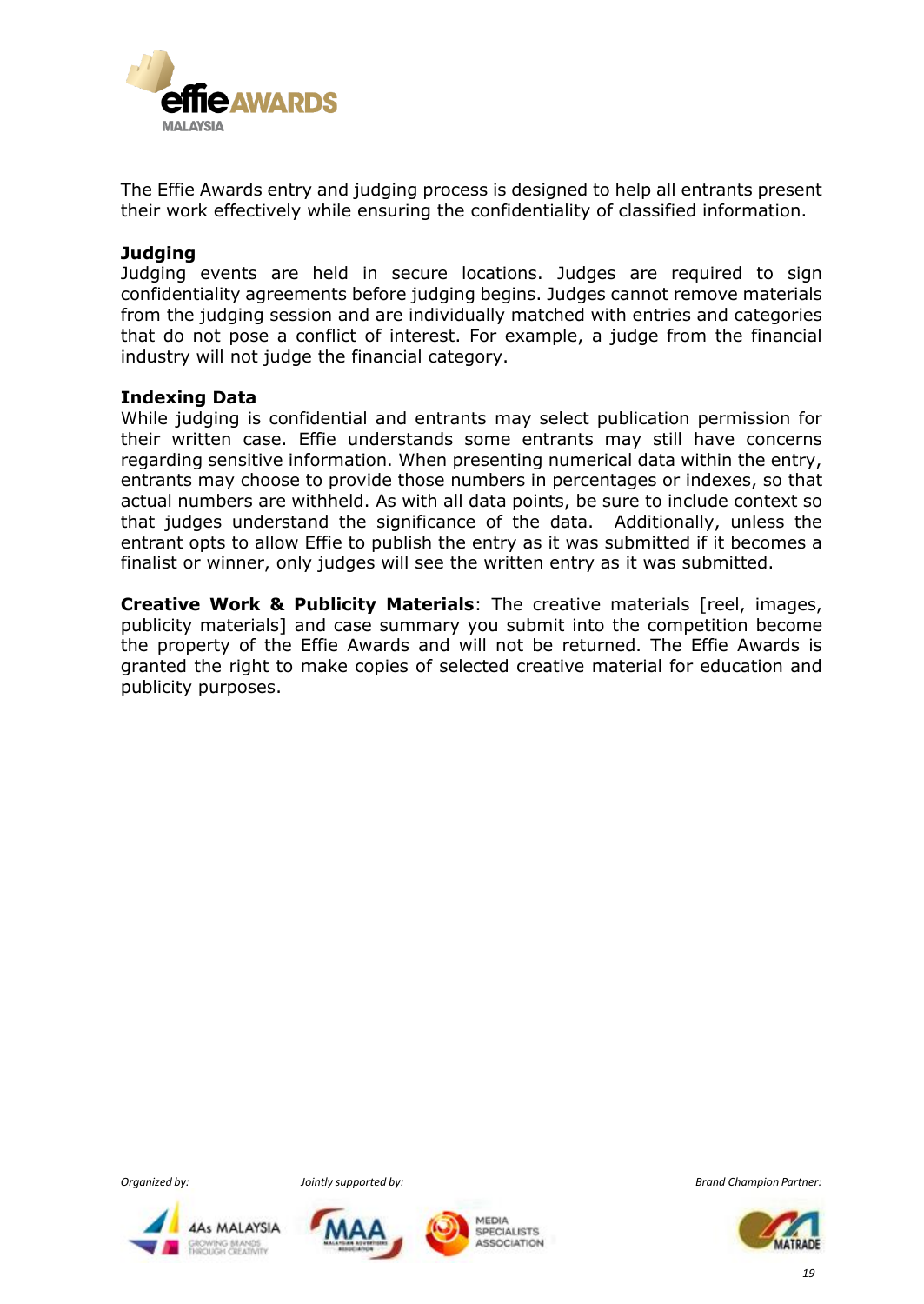

## **7. THE EFFIE INDEX**

The Effie Index, the global ranking of marketing effectiveness, uses the credits submitted at time of entry to tabulate the yearly rankings. Rankings include: Marketers, Brand, Agency, Independent Agency, Network and Holding Company.

The credits submitted for entries that become Finalists and Winners in the Effie Awards Malaysia will be used to tally the Effie Index results. Because different point values are given to lead and contributing companies, it is critical that all brands and companies are properly credited at time of entry.

The Organizers request that all entrants communicate with their own corporate/communications office and offices of their credited partner companies and/or PR departments to ensure all client and agency company names are credited correctly. This information should be communicated to contributing companies as well.

## **8. WINNING AN EFFIE**

#### **CAMPAIGN SUMMARY** (Limit 90 words)

If your campaign is a winner, your 90 Word Summary will be published for promotional purposes. Submit this online with at least three complete sentences (limit 90 words) summarizing the campaign and its goals. Indicate campaign objectives and how the evidence of results directly relates to those objectives.

#### **TROPHIES & CERTIFICATES**

All winning entries will receive a trophy and certificate. The client and lead agency is the engraving default setting for all trophies, unless co-lead agencies or coclients are designated, in which case both lead agencies/clients would appear on the trophy.

Winner may purchase duplicate or personalized trophies as long as their name appears in the list of credits.







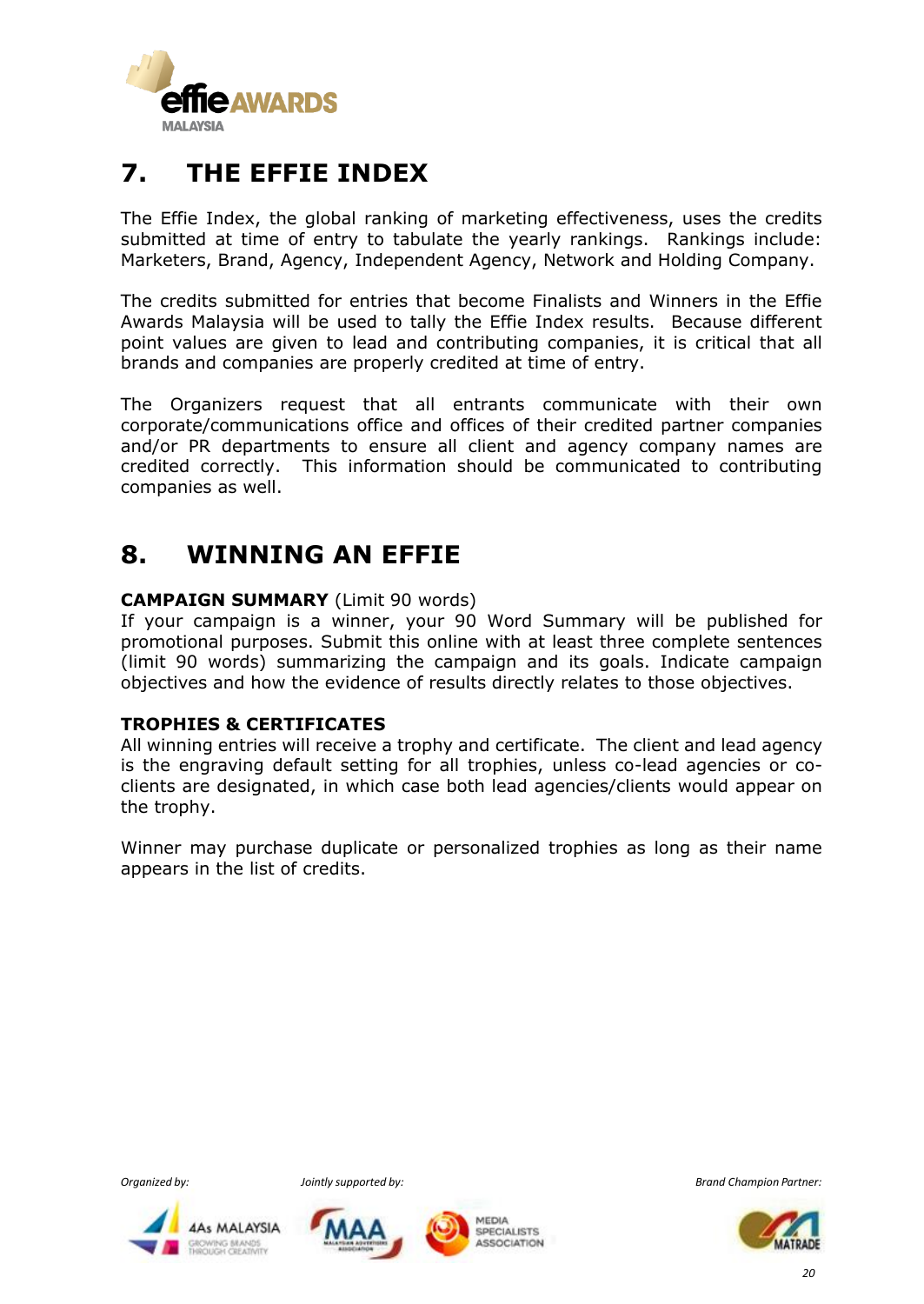

## **9. CATEGORIES OVERVIEW**

#### **9.1 PRODUCT & SERVICE CATEGORIES**

#### **1. Automobiles/Vehicles/ Automotive Aftermarket Products and Services**

Cars, trucks, motorcycles - both brand and model advertising, gasoline, motor oil, tyres, batteries, paint, quick-lube, oil-change, muffler, transmission.

#### **2. Beauty**

Products and services focused on beauty. Includes cosmetics, fragrances, hair products, nail products, etc.; beauty services such as salons, spas, etc.

#### **3. Beverages/Alcoholic**

Beer, champagne, wine, wine coolers, rum, tequila, vodka, after dinner drinks, etc.

#### **4. Beverages/Non-Alcoholic**

Carbonated and non-carbonated drinks, diet and non-diet soda and sparkling water, coffee, tea, juices, bottled water, health food drinks.

#### **5. NEW: Delivery Services**

Couriers, package/freight shipping, food & drink delivery, grocery delivery, flower/gift delivery, overnight delivery, package tracking, international service, etc.

#### **6. NEW: Education & Training**

Includes all educational organizations and institutions, training programs, job/career sites, etc.

#### **7. Electronics**

Audio and/or video devices such as TVs, radios, mobile devices, home entertainment (DVD/Bluray players), cameras, computer hardware, game consoles, laptops, tablets, sound systems, etc. Electronic devices may be aimed at consumers or businesses.

#### **8. Entertainment & Sports**

Includes all forms of entertainment, e.g. video games, movies, TV shows, podcasts, games toys, entertainment apps, etc. Sporting events such as the Super Bowl, sports teams, etc.









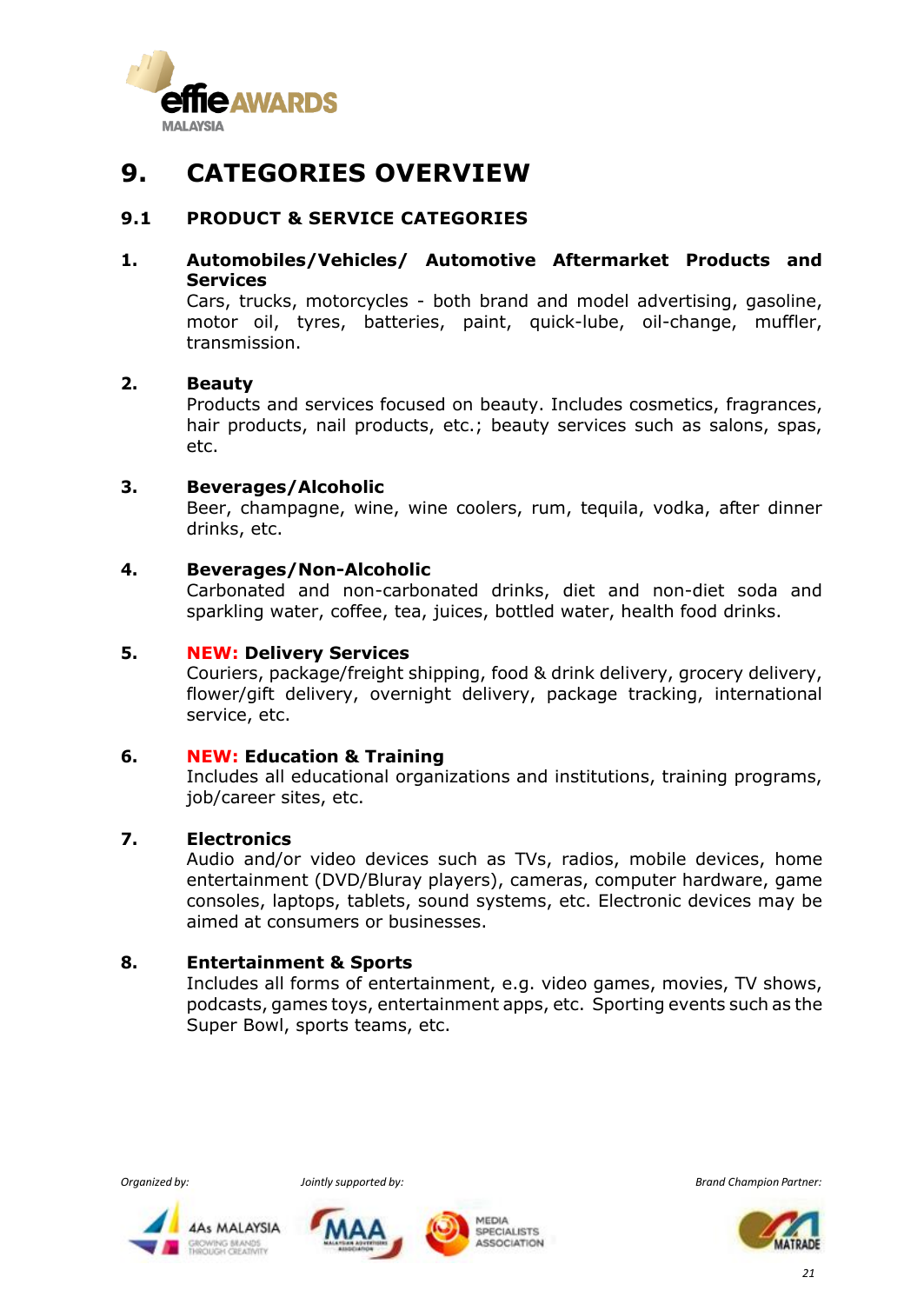

#### **9. Financial**

Financial products and services including overall corporate/brand image and capabilities of a financial institution; specific products or services including credit/debit cards, reward/loyalty cards, financial planning, mobile payment services, retirement funds, investments, home banking, loans, mutual funds, etc.

#### **10. NEW: Gaming & e-Sports**

All forms of e-sports and single and multi-plyer video games, including virtual reality, arcade, console, mobile, online & computer games.

#### **11. Government, Institutional & Recruitment**

Municipal or state economic development, lotteries, utilities (i.e. electricity conservation messages), membership drives, educational institutions/organizations, armed forces marketing communications. Includes special interest/trade group communications.

#### **12. Healthcare Products & Services**

Marketing communications efforts for products that address **a specific illness, disease, or health issue.** Efforts targeted to either healthcare professionals, patients and/or consumers are eligible for this award. Only products that address a specific illness/disease/health issue should enter this category. Marketing communications efforts that were developed for hospitals, HMOs, health insurance companies, referral services, dental and medical care services, pharmacies or chronic care facilities.

#### **13. Household Supplies and Services**

Cleaning products, waxes, detergents, floor-care products, fabric softeners, paper products, domestic services, mowers, fertilizers, lawn care services, air fresheners.

#### **14. Internet services, telco products & services**

- Mobile phone products, mobile phone manufacturers accessories [Wearable technology]
- Telephone companies, mobile products and services, mobile internet products and services, wireless providers, high speed internet access & services, bundled communications (**e.g. triple play – internet, telephone and cable TV), bundled digital services.**
- Online services, portals, search engines, OTT (Over the top), e-commerce platforms products and services

#### **15. Media & Entertainment Companies**

TV stations/networks, websites (entertainment, lifestyle, news, trade, etc.), magazines, newspapers, consumer or trade media, radio stations, broadcasters, etc.







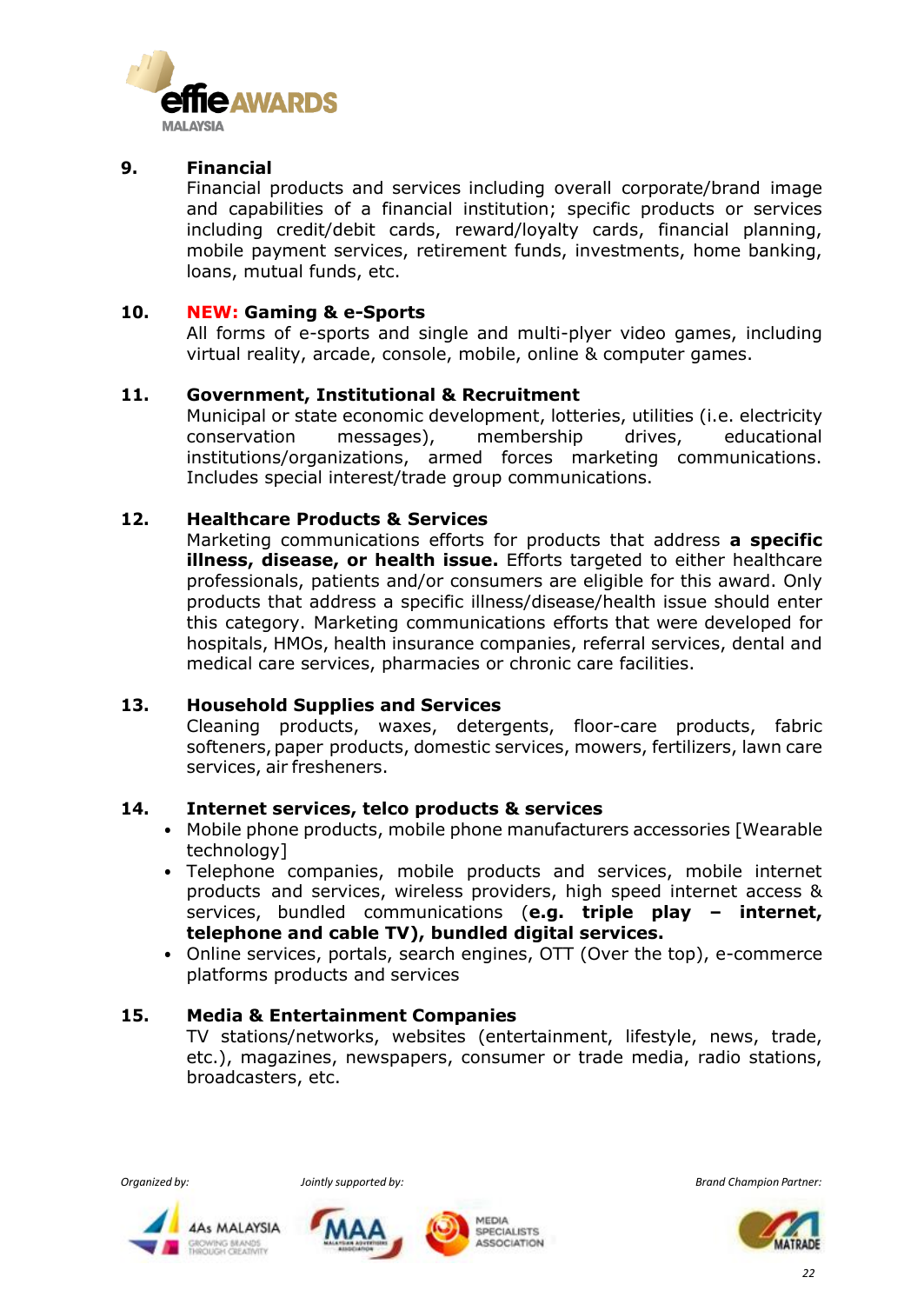

#### **16. New Product or Service Introduction**

Any communications effort used to introduce a new product or service that is not a line extension. Brand new products or new products in a new category are eligible.

Effie defines line extension as:

- Any variation of an existing product that shares the same brand name and is in the same category as the existing product and shares the same characteristics as the parent but offers new benefit (flavor, size, package, type, etc.)
- A derivative product that adds or modifies features without significantly changing the price
- Products that bear the same brand name and offer the consumer varied options (e.g. Diet version of drink)

Your entry must be written to address how your product and service was new and the situation you faced as a result of it being new. For example, what specifically was new? Why did the newness matter? Write the entry to address that category situation (new product/service introductions) similar to what you would do when writing your entry to address a category situation like sustained success, etc.

#### **17. Personal Care**

Soap, dental products, face & body lotions and cleansers, cotton swabs, deodorants, feminine hygiene products, razors, shaving cream, etc. Items geared towards beauty and appearance should enter the Beauty category.

#### **18. Real Estate**

Real estate websites, brokers, homes, condos, rentals, malls, etc. Both commercial & residential real estate.

#### **19. Restaurants**

Quick Service, casual dining, mid-scale, white table cloth and other restaurants. Any restaurant may enter and the competition will not be classified by type.

#### **20. [Retail](https://www.effie.org/case_studies/by_category/60)**

Open to all retail/e-tail companies with general or specific merchandise. E.g. department stores; online retailers; clothing, fashion, shoe or jewelry stores; food retailers; movie/book stores; discount/bulk retailers; pet care; toy stores; greeting card stores; craft stores, etc.

#### **21. Snacks & Desserts**

Ice cream, candy, chips, cookies, bakery items, nut, fruit & vegetable snacks, popcorn, etc.







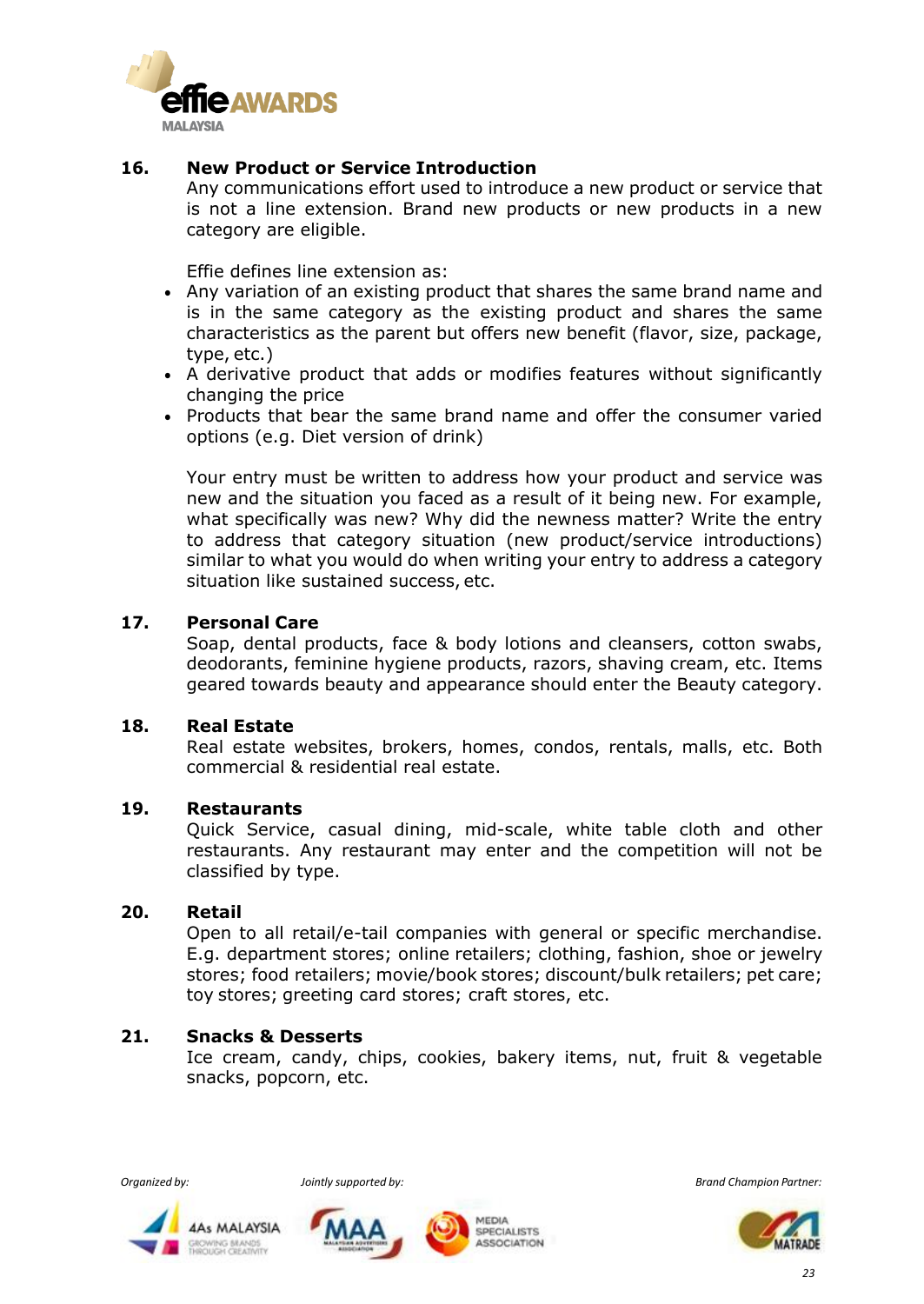

#### **22. Software & Apps**

Software, groupware, operating systems, or software/apps stored locally on a Computer/Tablet/Mobile Device. (See category Internet/Telecom for SaaS/Iaas & Cloud based services and Entertainment & Sports for online & mobile games.)

#### **23. Travel/Tourism/Destination**

Airlines, transportation, cruises, hotels, resorts, amusement parks, recreational, travel tours, tourism associations.







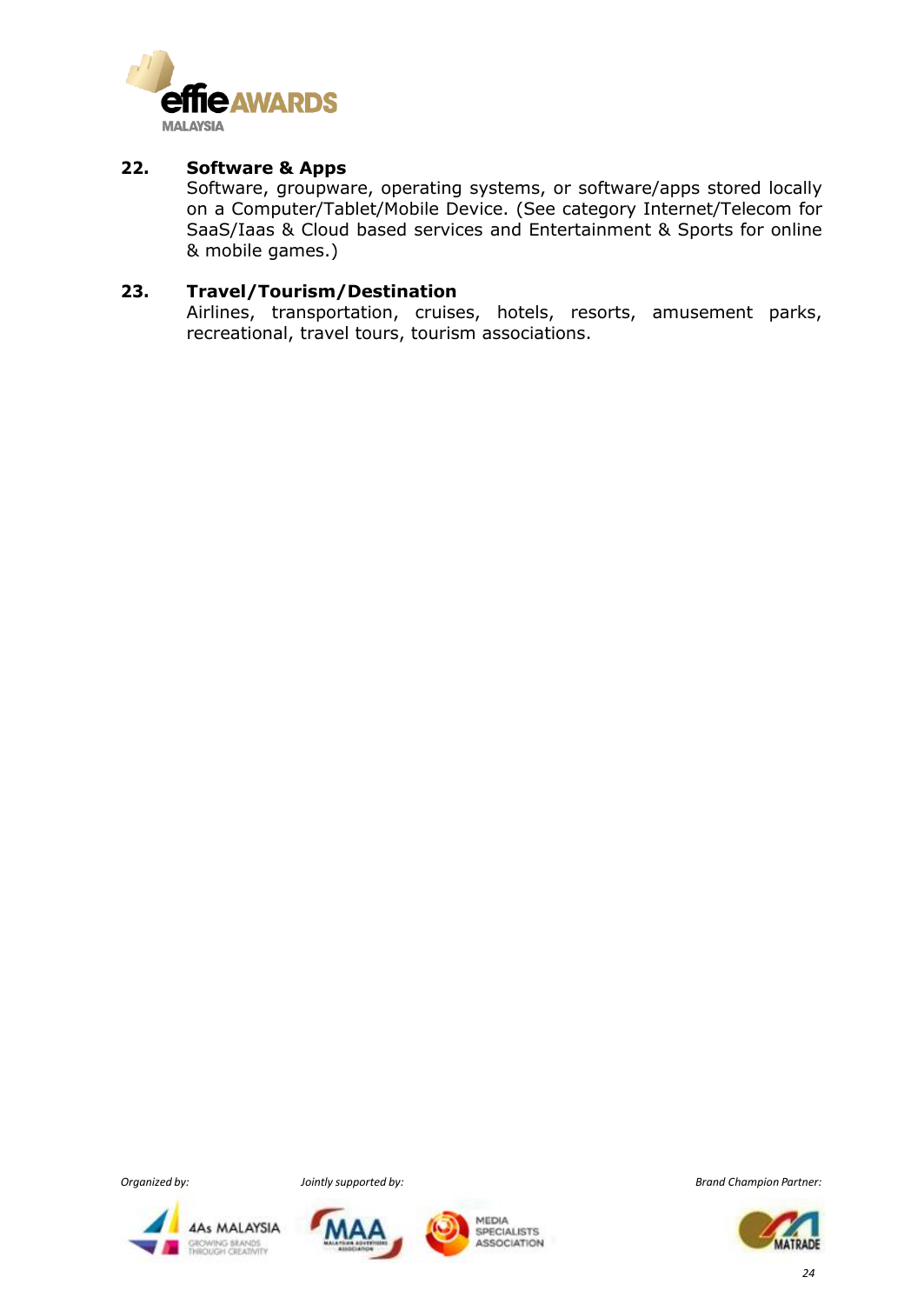

#### **9.2 SPECIALTY CATEGORIES**

#### **Audience Category**

#### **1. Business-to-Business**

This category is for marketing efforts from businesses targeting other businesses. Business-to-business efforts for any type of product or service, from any marketplace segment, are eligible to enter.

#### **Brand Content, Entertainment & Experience Categories**

#### **2. NEW: Branded Content & Entertainment**

This category is for efforts that effectively reached their audience through the creation of original branded content that is not advertising. The ore of a branded content entry should be content designed to be consumed/experienced and sought out by the consumer for entertaining or informative reasons. Entrants must detail the content created, how it related back to the overall brand and business goals, how it was distributed to, and shared by, the audience, and the results it achieved for the brand and business. Branded content may be produced and distributed by either publishers or independently and can include longform entertainment.

NOTE: Judges will expect to understand why branded content was chosen as a tactic.

#### **3. NEW: Brand Integration & Entertainment Partnerships**

This award will honor those brands that have effectively reached their audience via strategic integrations & entertainment partnerships. Submissions should detail how the brand was seamlessly interwoven within the right content in an engaging way. Detail the strategic reasoning behind the partnership – why was this partner chosen over others? Clearly detail the selection process of the partner, and explain how this partnership let to the results that met the objectives of the brand.







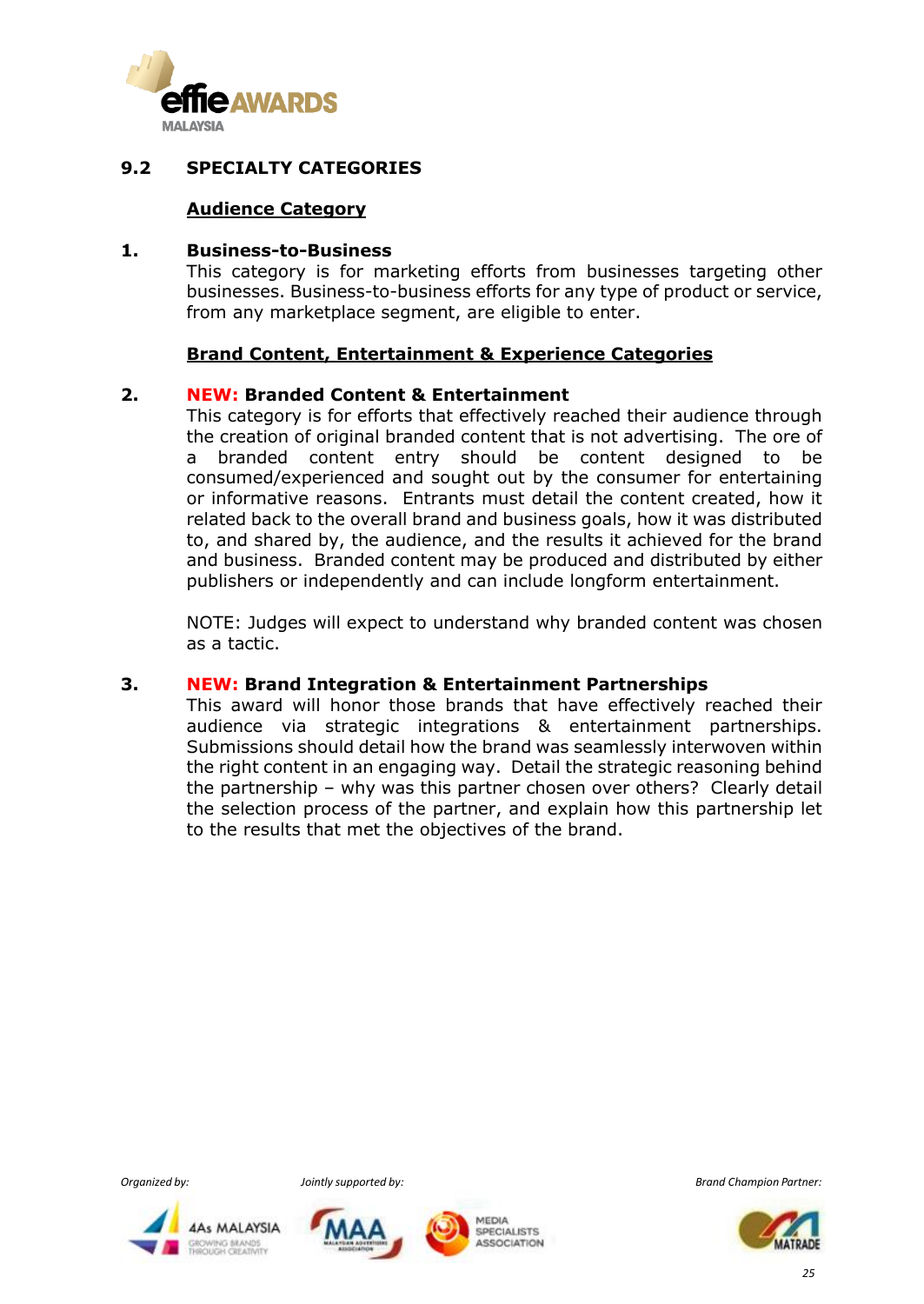

#### **4. NEW: Media Content Partnerships**

This category focuses on efforts based on partnerships between a brand and a media owner/platform to create and activate original media content beyond traditional advertising.

These partnerships demonstrate the innovative consumer connections that media companies can develop for advertisers via integrated communication channels centered on creative and strategic content. Each activation channel is critical to delivering the overall effectiveness and impact of the campaign and shows the value media companies can deliver.

The winners of this award will represent those advertisers an media partners that knew exactly where and how to connect with their audience via the assets and creativity of a media company. Submissions must detail the strategic reasoning behind the partnership – why was this partner chosen over others? Clearly detail the selection process of the partner, and explain how this partnership led to the results that met the objectives of the brand.

#### **Business Achievement Categories**

#### **5. Corporate Reputation**

This category is for marketing efforts that promote corporations, not exclusively their products. Includes sponsorships, image & identity. In addition to presenting metrics related to the reputation, entrants are encouraged to also address how these metrics relate to the business of the brand and why they are important.

#### **6. [David vs.](https://www.effie.org/case_studies/by_category/19) Goliath**

This is an award for smaller, new, or emerging brands

- making inroads against big, established leaders
- taking on "sleeping giants"
- moving into a new product/service field beyond their current category and set of competitors to tackle a dominant leader

It is not for small-budget, limited distribution or one-off campaigns from major brands.

Entrants must detail the business challenge and how the business succeeded despite the odds, as well as dimensionalizing the competitive landscape. It's also essential to highlight key market differences (such as relative share, market penetration, scale of distribution, etc.) between the David and Goliath to demonstrate why your brand should be considered a "David." Note that judges will penalize your case if they're not convinced your brand really is a David.







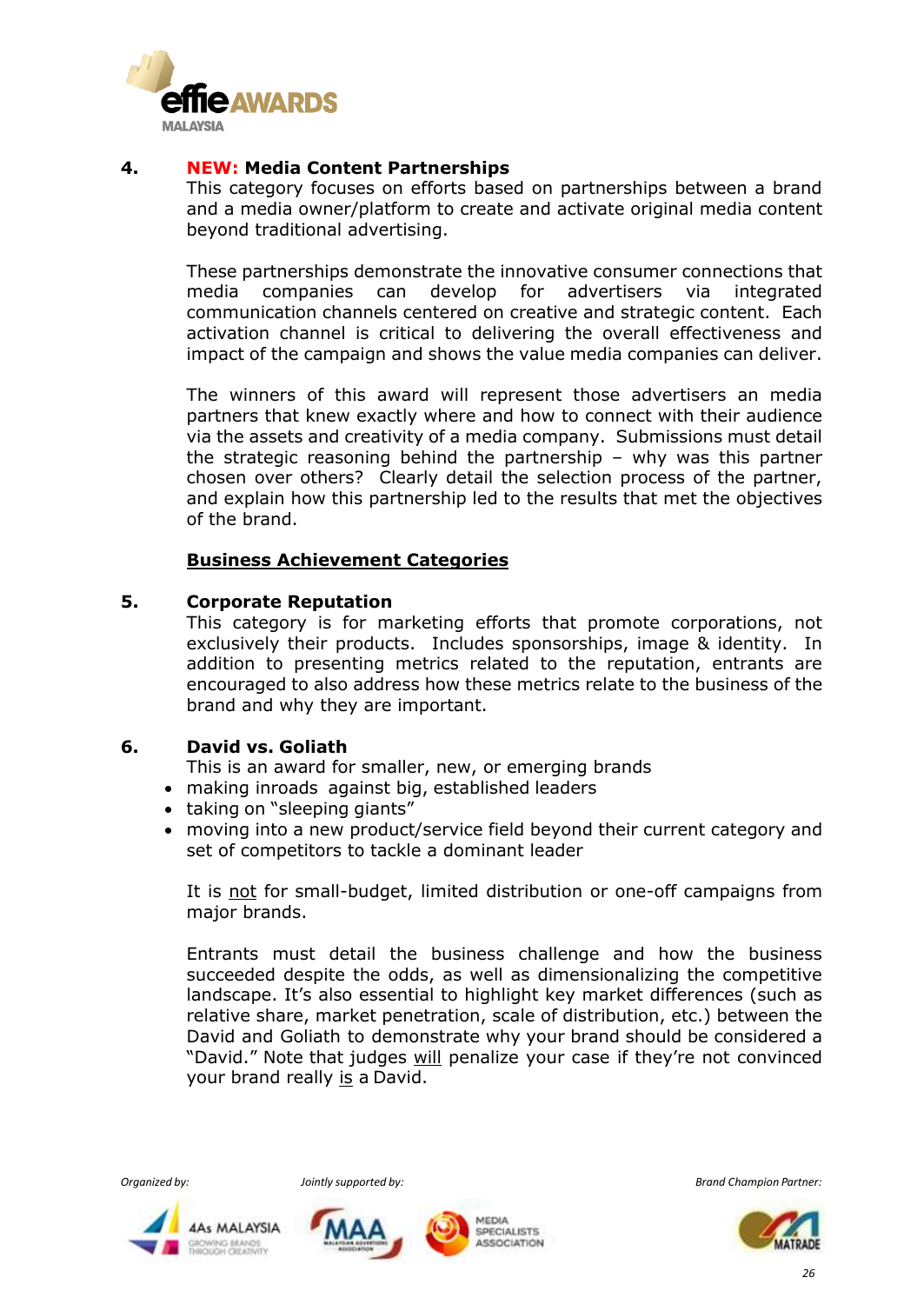

#### **7. Marketing Disruptors**

This award is for efforts that grew their business/brand by changing the marketing model in ways that drive the industry forward. A marketing disruptor of any size can enter. Entrants must detail the marketing challenge, the competitive landscape and how they succeeded by changing the existing marketing model for the brand/category.

#### **8. Small Budget**

This is an award for campaigns with a maximum spend of RM 500,000, without limit to any media choice or combination, conventional or unconventional, paid or unpaid. The intent is to recognize the power of breakthrough ideas to drive positive outcomes despite budget limitations.

Campaigns eligible for this category must represent the only communications campaign for this brand during the qualifying time period. They may not be for a line-extension or sub-brand, nor fall under an overarching brand campaign.

Entrants must explain their channel selection in the context of the budget, detailing why which channel(s) made sense given limited resources.

Winners will put extra effort into explaining both the origins and development of their surprisingly effective idea as well as into accounting for non-campaign factors that could have influenced their positive outcomes.







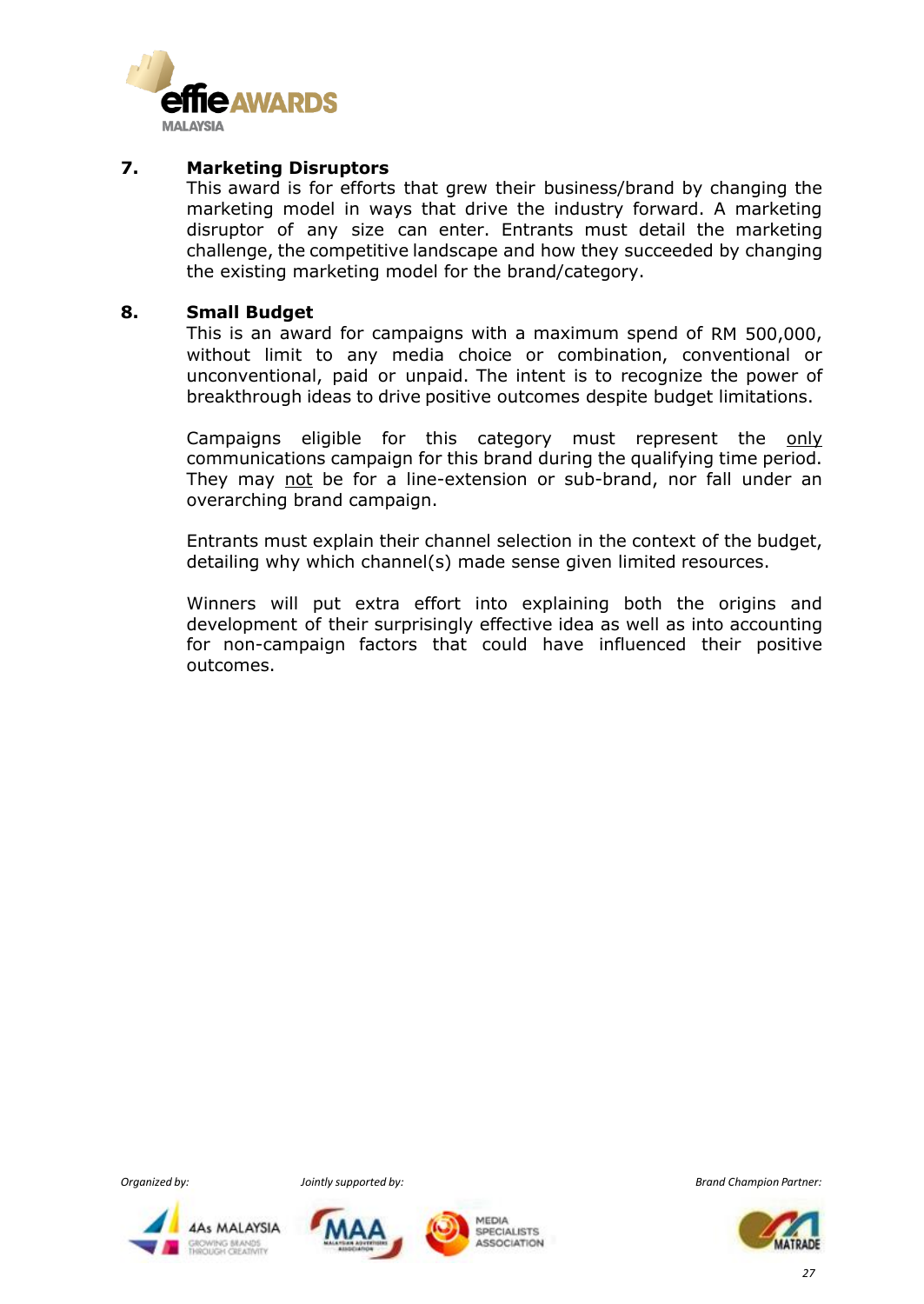

#### **Commerce & Shopper Categories**

#### **9. Brand Experience**

This category is not for efforts that focused on TV, radio or print ads to connect with an audience. Rather, it is meant to showcase how you can build business by creating a brand experience beyond traditional advertising.

You may have re-invented the product demo, re-imagined the pop-up store, or led a bricks and mortar retail overhaul; you could have created a new game or interactive film experience that effectively showcases a new product or brand personality. But only work that truly brought a brand or product to life – either literally or virtually – and interacted with a specific audience to achieve the desired objectives should be entered.

Entrants in the Brand Experience category must address how the brand experience reflects the overall brand strategy and explain the rationale for deploying Brand Experience rather than (or in addition to) other forms of communication to achieve the campaign objectives.

Winners will specifically and persuasively demonstrate the central role of Brand Experience in achieving these objectives.

Effie Tip: Entrants submitting into the Brand Experience category are advised to also submit into the applicable product/service category as Brand Experience is Effie's most competitive category.

#### **10. NEW: E-Commerce**

The category is for campaigns that effectively used insights, strategy, creative and analytics to drive e-commerce shopper conversion. Bu utilizing data, and a deep understanding of the shopper, brands and retailers can succeed in an e-commerce setting.

A successful effort will combine strong shopper knowledge with digital marketing practices to increase conversion online. The effort must be based on a shopper insight(s) and be shopper-driven. Explain the strategy of how the effort went to market with e-commerce. Submissions in this category will be solely evaluated on e-commerce effectiveness.







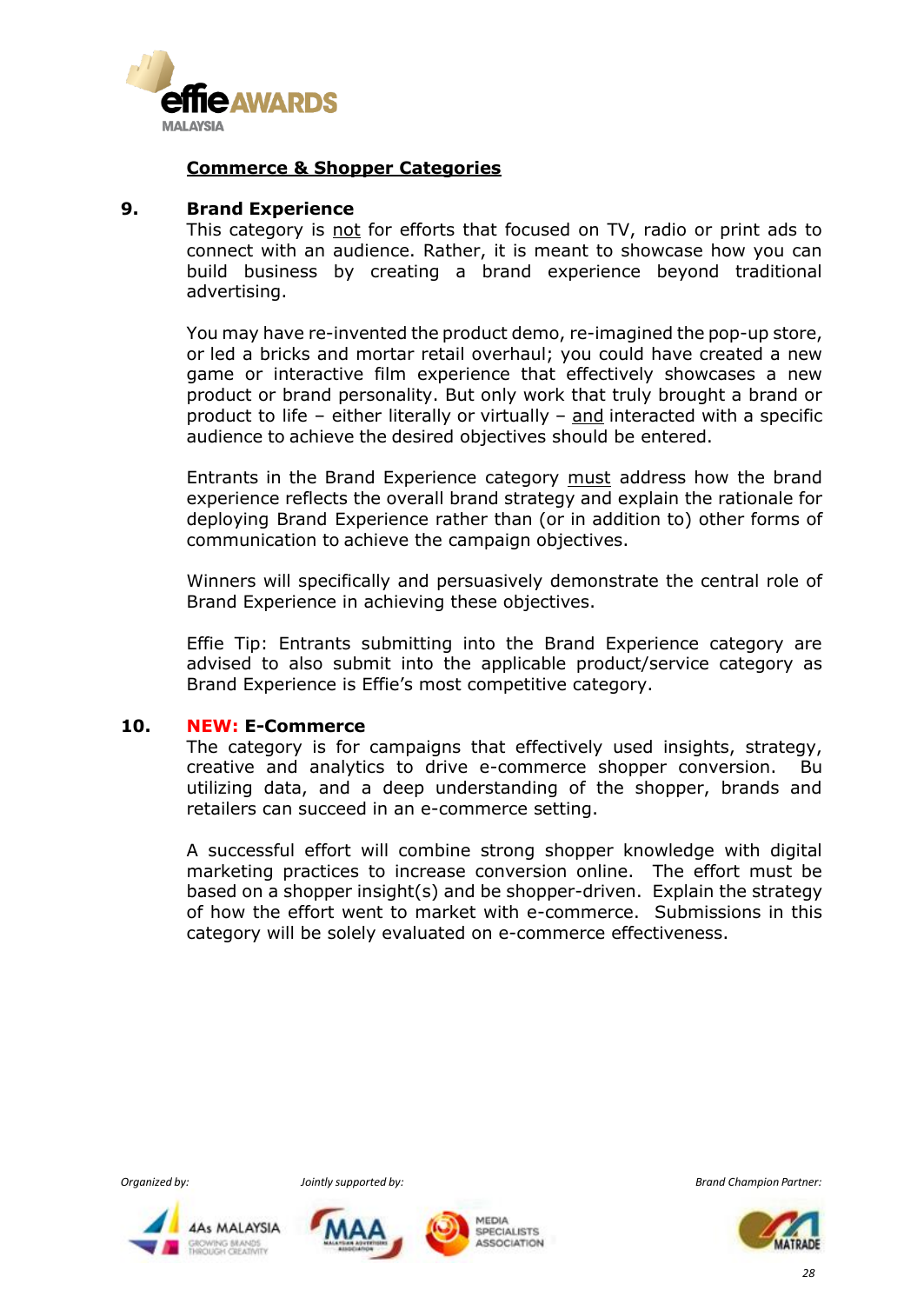

#### **11. NEW: Media Innovation**

Changing the rules to maximize conversion.

This award will showcase those who had the insight and creativity to change the way a particular media channel is consumed or to create a new channel. The award will go to brands and retailers who reached out of the conventional approach to grab their shopper and effectively engage with them.

Whether the effort was one execution or multiple, and/or used one engagement channel or multiple – the work must represent new and creative usage of the media channels we know and love or have not yet met.

NOTE: All entries must specifically address what was innovative and the conversion achieved. Write the entry to address the category and/or brand situation and provide clear articulation of how the media was used innovatively.

#### **12. Sustained Success**

Products or services communication efforts that have experienced sustained success for 3 or more years are eligible for entry. At the minimum, the case results must date back to 31 May 2019, you must include the current year's results. Entries submitted for competition must have a common objective in both strategy and creative executions; with a continuation of core executional elements (e.g. spokesperson, song, theme, tagline, etc.) that demonstrates effectiveness over time. To enter you must be able to provide data about the case in its first year, an interim year and the most current year. The current year's results must be included.

NOTE: There is a special Entry Form for the Sustained Success category.







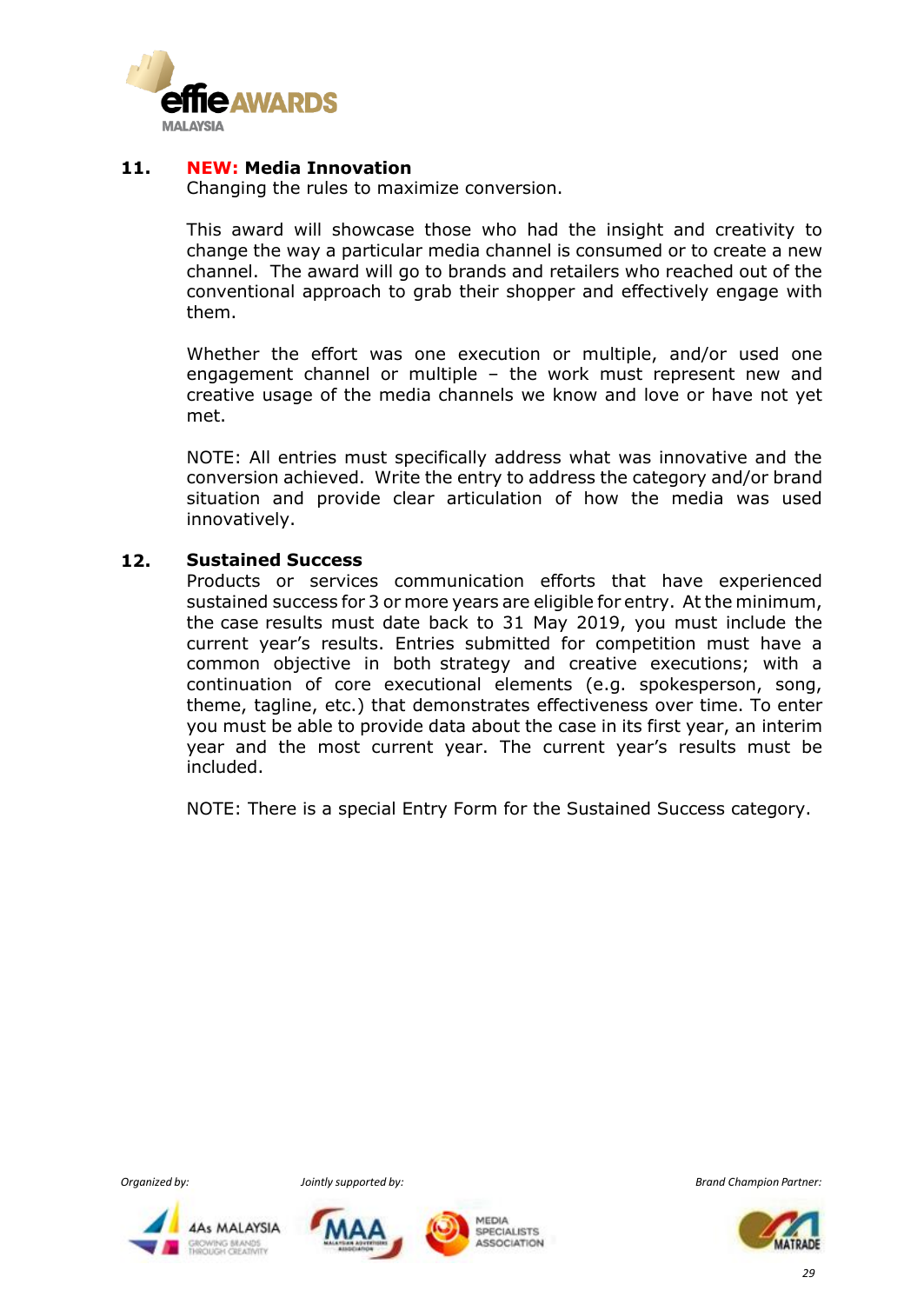

#### **Digital Categories**

#### **13. NEW: Direct to Consumer**

This category is for effective marketing efforts from direct to consumer (DTC) businesses. DTC efforts for any type of product or service, from any marketplace segment, are eligible to enter.

#### **14. [Engaged Community](https://www.effie.org/case_studies/by_category/104)**

This category is about identifying and/or building engaged communities whose behavior helps drive brand and business growth. It is not about counting "likes", but instead about creating content, experiences, platforms, news, etc. that get brand communities to grow, engage, share, amplify and/or otherwise act on the brand's messaging in ways directly related to the brand's objectives.

Entrants will need to state clearly how they identified/defined the community, what specifically this community was expected to achieve and how the desired behavior was to be motivated, and why the engaged community was significant for the development of the brand/business.

Winners will specifically and persuasively demonstrate the central role of the engaged community's behavior in driving brand and business success.

#### **15. Influencers**

The premise of influencer marketing is that "people like me" and/or "people I trust" can be more influential in shaping brand perceptions than the brands themselves. This category showcases brands' skill in identifying the right influencers and deploying them in ways consumers find relevant and authentic in order to achieve effects the brands could not on their own.

Entrants must clearly define both the Influencer(s) and the Influenced, spell out the mechanism(s) by which Influencer(s) were recruited, and explain both how and why the influence was intended to spread.

Winners will specifically and persuasively demonstrate how Influencers and Influenced connected, explain why this connection was necessary, and document how this connection played a central role in driving brand and business success.

NOTE: Merely using a celebrity endorser in a traditional campaign probably doesn't rise to the level of an Influencer campaign.







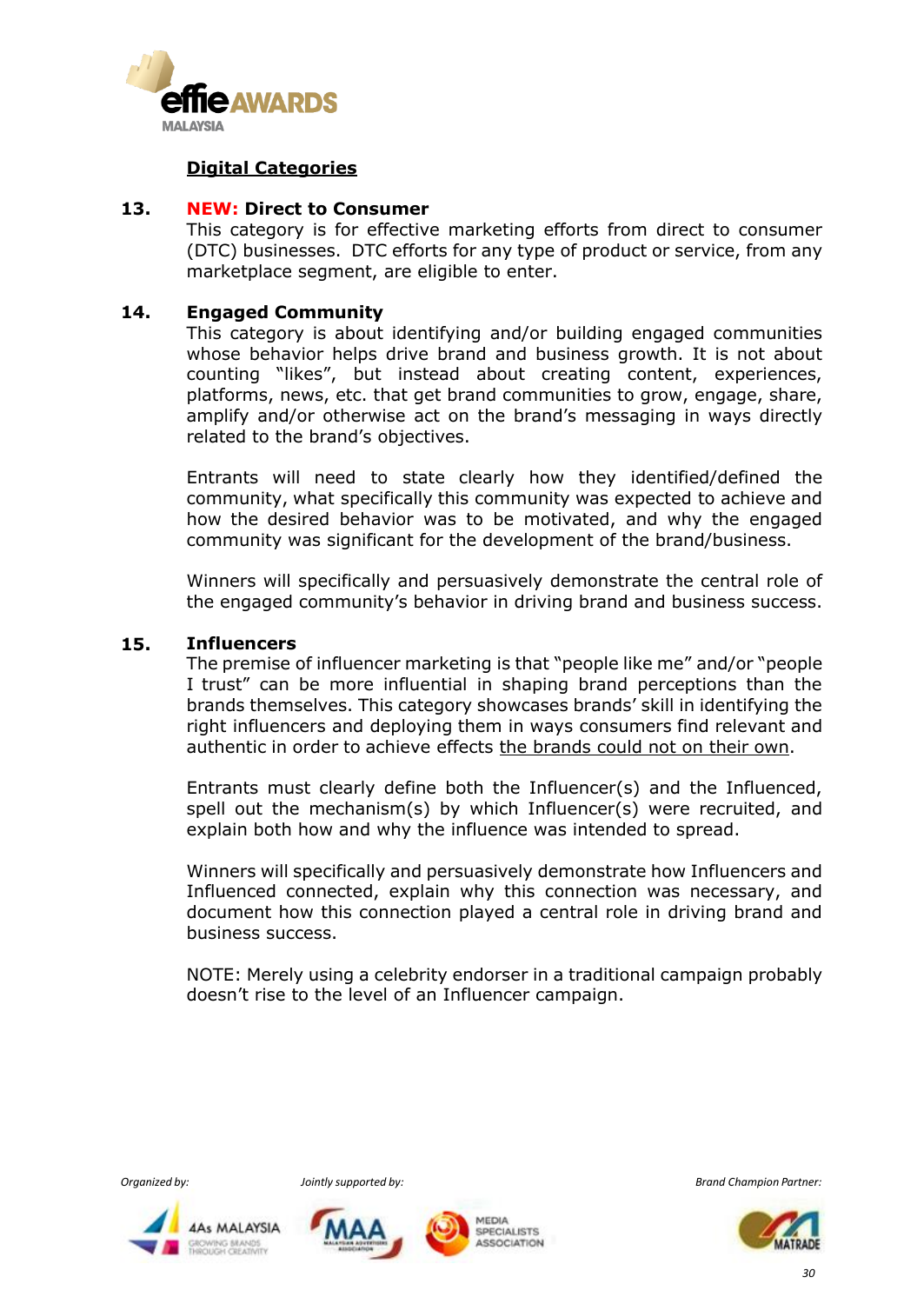

#### **16. NEW: Performance Marketing**

This category recognizes the most effective performance marketing efforts. To participate your effort must be lead by performance marketing and you must demonstrate how your effort drove results for the business using performance marketing KPIs.

NOTE: Entrants must use the performance marketing entry form when submitting under this category.

#### **17. NEW: Social Media**

This category is for campaigns that set out with the explicit purpose of using social as the primary touchpoint or have social at their heart. The kind of idea that is specifically designed to take advantage of the socially connected consumer and the influence of social. Judges are looking for campaigns that begin with a social idea, as opposed to advertising or integrated campaigns with a social media element. They will need a clear rationale for why social was the right way to tackle the brief, and evidence of how social activity measurably and materially drove the commercial result. It is not enough to count the number of impressions, likes or shares. You will need to measure and prove the commercial value of social through the direct effect it had on audience behavior or perceptions an demonstrate correlation with the achieved business results.

#### **Media Planning & Innovation Categories**

#### **18. NEW: Data-Driven**

Data-driven media is the application of data and technology to identify and match the right audiences to the right message at the right moments. These efforts should prove how they specifically utilized data to optimize media to improve business outcomes (brand KPIs, ROI, performance marketing measures, etc.). The best examples will recognize the interplay and application of automation, applied technology, and human and artificial intelligence (AI) to deliver to a precise audience and achieve the best results.

To enter, your case must detail the role that data had within the media strategy in achieving the brand and business goals.

Submissions are expected to:

- Utilize personalized/custom-tailored creative messages.
- Explain how data impacted the media plan through clear measurement & analytics.
- Demonstrate the insights captured from data used to understand audience.







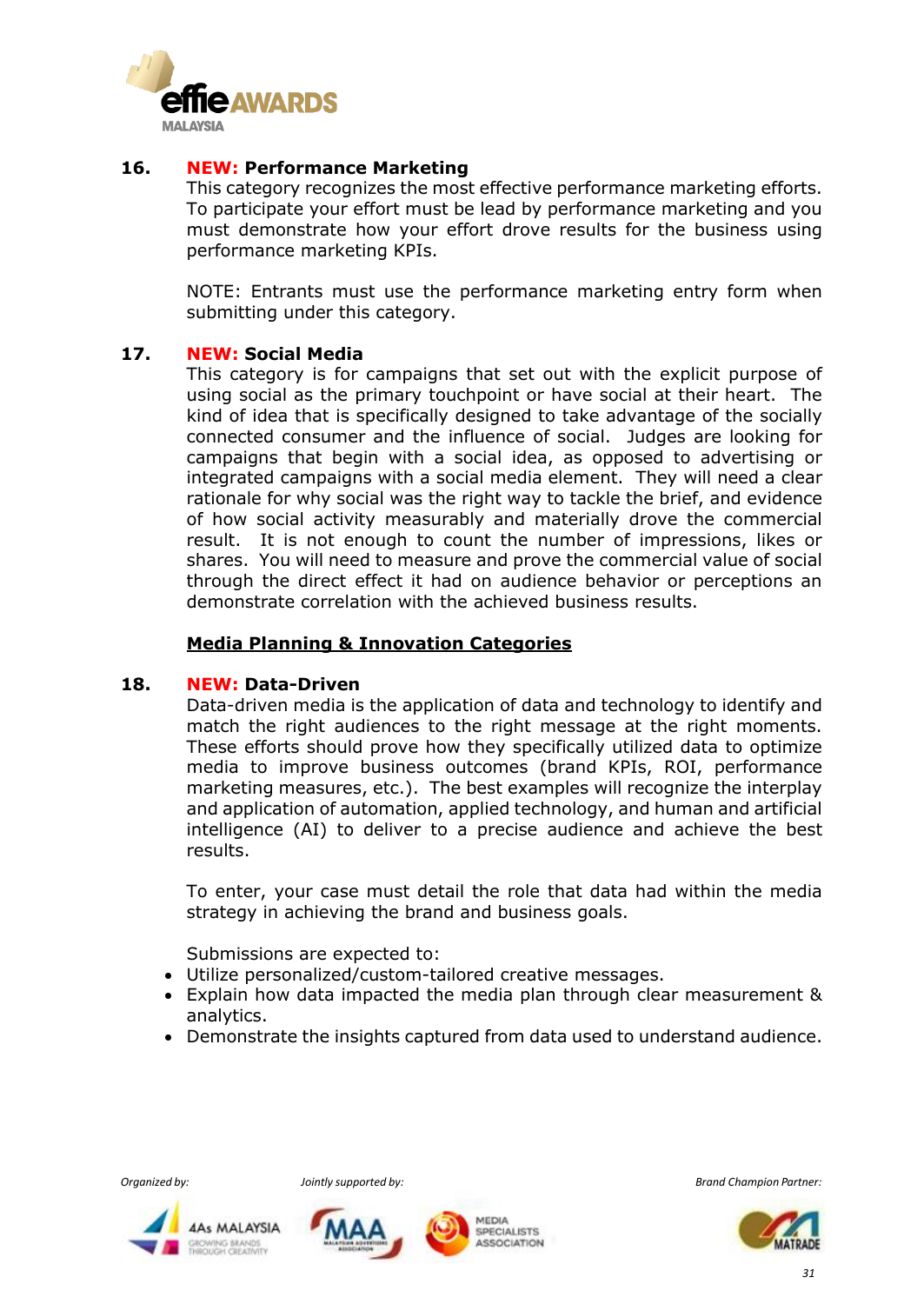

#### **19. Media Idea**

The line between what constitutes a creative idea and a media idea is blurring. There are occasions when the media idea drove the entire effort, and this category is intended to recognize those campaigns that were led by the mediathinking.

The award honors media-led ideas that are powerful enough to become the core of the communications program itself. These can be led by content, by a data- driven insight, by a technology idea, or by another kind of media idea.

Entrants must define their media idea and explain both how it was intended to work and why they thought it was a smart approach to the brand's objectives.

Winners will specifically and persuasively demonstrate how the Media Idea (and not some other aspect of their campaign) played the central role in driving brand and business success.

#### **20. NEW: Media Innovation**

- **Media Innovation – Emerging & New Channels**
- **Media Innovation – Existing Channels**

Changing the rules to maximize impact.

This award will showcase those who had the insight and creativity to change the way a particular media channels is consumed or to create a new channel. The award will go to those who reached out of the conventional approach to grab their audience and effectively engage with them.

Whether the effort was one execution or multiple, and/or used one engagement channel or multiple – the work must represent new and creative usage of the media channels we know and love, or have not yet met.

NOTE: All entries must specifically address what was innovative and the results achieved. Write the entry to address the category situation and provide clear articulation of how the media was used innovatively.







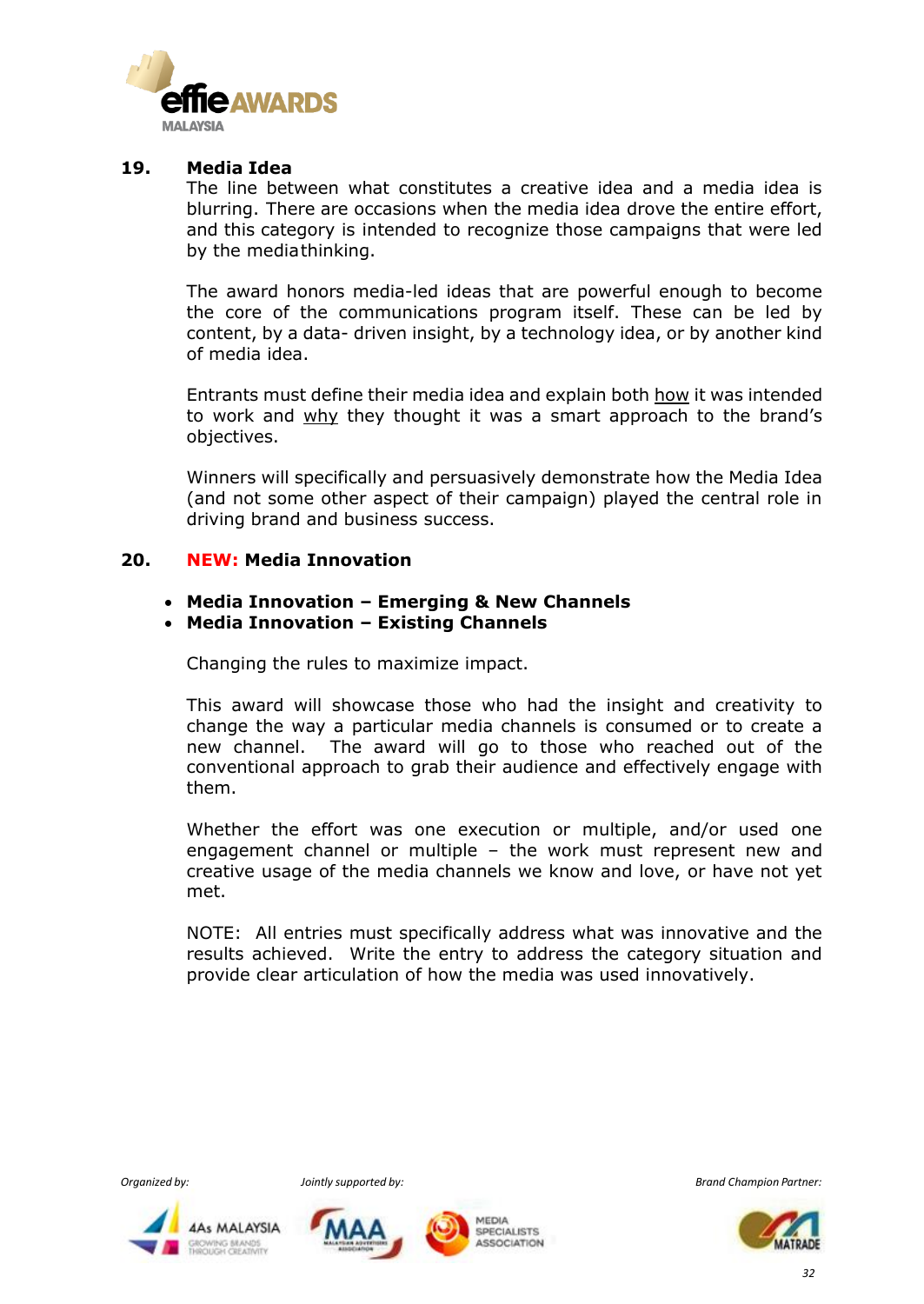

#### **Marketing Innovation Solutions Categories**

#### **21. NEW: Business/Product/Service Innovation**

In this category, innovative single marketing & business activities or entire marketing programs will be awarded. You can submit any action or business idea regarding innovation for the product, service or business that has had an exceptionally positive impact on the market position of a business, bran, product or service. If communication was a significant element of marketing mix, work should be submitted in another competition category of Effie.

Examples of eligible activities in this category include: product/service innovation; change in packaging, both in terms of its appearance and size; design, technology or ux innovation for the business, product or service; consumer involvement in product development; operation change, etc.

#### **22. NEW: Customer Experience**

In this category, innovative single marketing & business activities or entire marketing programs will be awarded. You can submit any action or business idea regarding innovation for the product, service or business that has had an exceptionally positive impact on the market position of a business, bran, product or service. If communication was a significant element of marketing mix, work should be submitted in another competition category of Effie.

Examples of eligible activities in this category include: design, technology or ux innovation for the customer experience; consumer involvement in product development; introduction/change of a loyalty program, introduction of a new distribution channel, etc.

#### **Positive Change Categories**

#### **23. Positive Change: Environmental – Brands**

Recognizing brands with marketing programs that have measurably shifted audience (B2B or B2C) behavior toward more environmentally sustainable choices, and/or grown demand for more sustainable products and services by incorporating environmentally conscious messaging into their marketing communications.









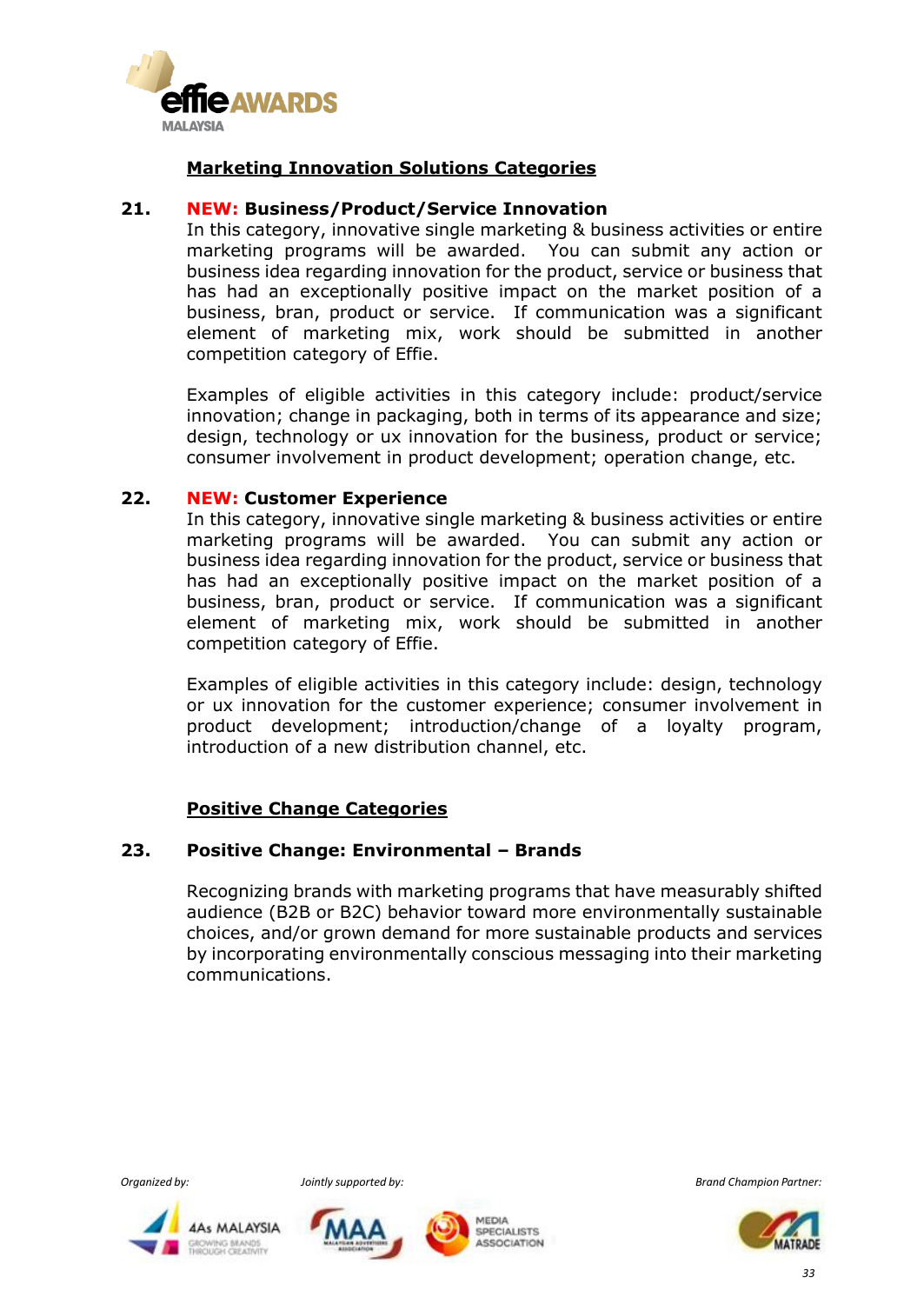

#### **24. Positive Change: Environmental – Non-Profit**

Recognizing non-profit organizations and associations with marketing programs that have measurably shifted audience (B2B or B2C) behavior toward more environmentally sustainable choices, grown demand for more sustainable products and services, and/or measurably drove positive impact for their cause by incorporating environmentally conscious messaging into their marketing communications.

Effie Tips: The Positive Change: Environmental category celebrates efforts that have measurably shifted audience behavior toward more environmentally sustainable choices, and/or grown demand for more sustainable products and services by incorporating environmentallyconscious messaging into their marketing communications.

Winners of this award showcase how effective marketing communications that incorporate sustainable strategies can make a positive difference for brands and for the environment.

Over and above the standard Effie requirements to demonstrate a positive impact on business, there are specific areas of interest that relate to this award.

Efforts entered must have as one of their main strategic objectives changing audience behavior towards more environmentally sustainable choices and environmentally conscious messaging must be a part of the marketing communications.

Entrants should address how the sustainability goal relates back to the overall brand and business strategy.

Criterion for this award is the result of behavior change toward more environmentally sustainable choices, with these elements being considered in judging:

- Awareness Making the audience aware of a sustainable product, service or action.
- Trial Trying the sustainable product or service for the first time.
- Product/Service Substitution Switching to a more sustainable product or service.
- Change in Use **–** Using a product/service more sustainably than before.









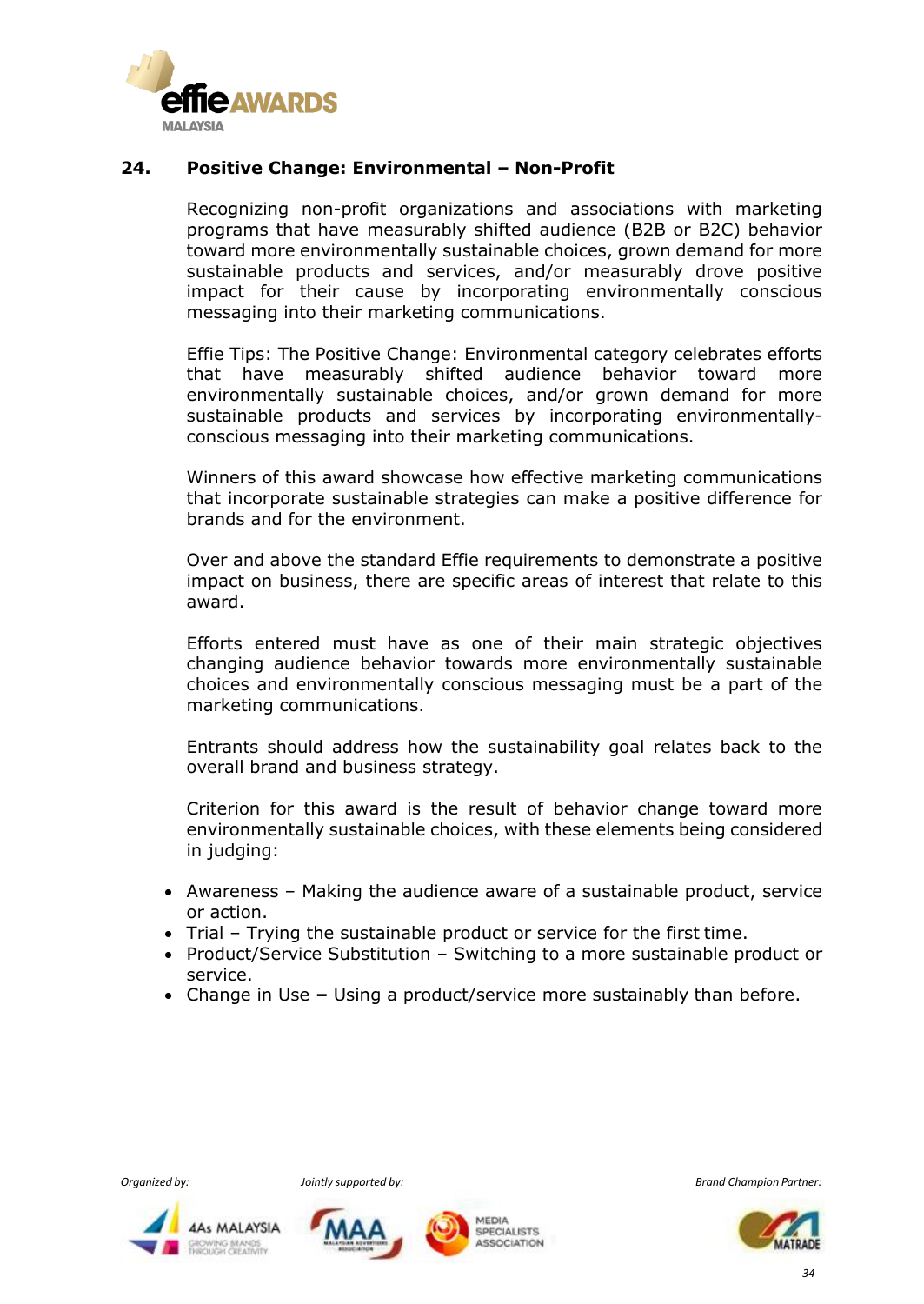

#### **25. Positive Change: Social Good - [Brands](https://www.effie.org/case_studies/by_category/82)**

This award celebrates brands that are making the world a better place by using the power of their platforms for "good." Winning efforts will represent the campaigns that most effectively combined business goals with a social cause and successfully related that cause back to the company's overall brand strategy, resulting in positive business and social impact.

- Marketing communications undertaken by for-profit entities that focused on social causes (health, education, community, family, etc.) are eligible.
- When entering, entrants must provide information on the intent-to-do-good goals and business goals for the effort and the results achieved forboth.
- How the Social Good initiative related back to the overall brand strategy. Why was this initiative selected and why was it the right fit for thebrand?

#### **26. Positive Change: Social Good - [Non-Profit](https://www.effie.org/case_studies/by_category/83)**

Designed for communications of a public service/greater good nature for a non- profit organization or association. Entrants must show measureable impact and proven results in support of the cause.

#### **Topical & Annual Events Category**

#### **27. Current Events**

This category is for cases that effectively leveraged immediate relevance, interest or importance via a targeted marketing/PR strategy around current events (e.g. elections, World Cup, Olympics, economics, pandemics like Covid-19, etc.)







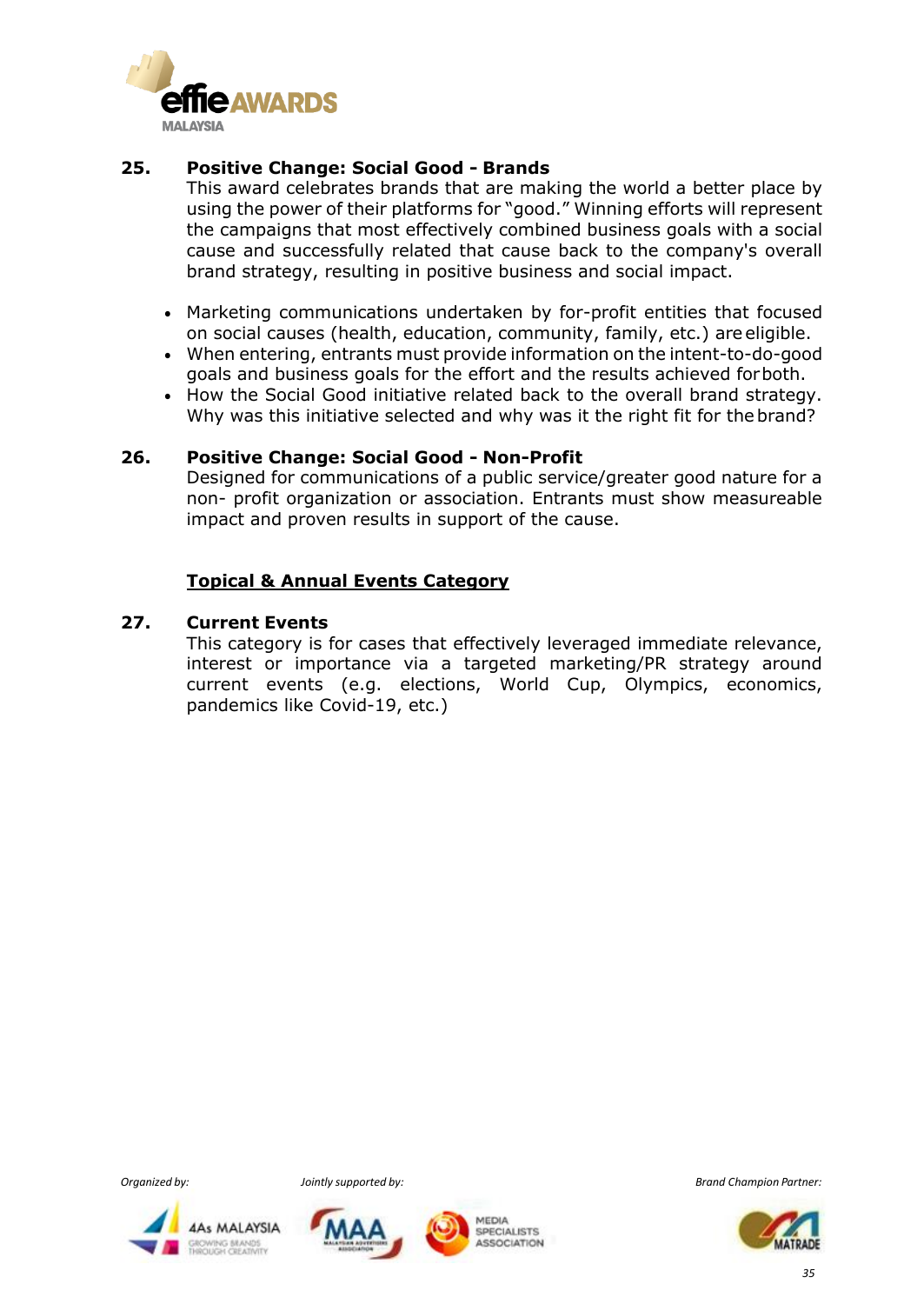

## **10. JUDGING CRITERIA**

#### **10.1 HOW YOUR ENTRY WILL BE JUDGED**

The Effie competition is about effectiveness. How did the various marketing elements – strategy, creative, media, research – work together to overdeliver against ambitious objectives?

Judges are asked to evaluate specific criteria in scoring a campaign's effectiveness. Judges provide a score for:

| • Challenge, Context & Objectives<br>• Insights & Strategic Idea | $= 23.33\%$<br>$= 23.33%$ |
|------------------------------------------------------------------|---------------------------|
| • Bringing The Idea To Life                                      | $= 23.33%$                |
| • Results                                                        | $= 30\%$                  |
|                                                                  | 100%                      |

The judges' scores determine which campaigns are to be awarded a Gold, Silver or Bronze, Effie trophy. Each winning level – Gold, Silver, Bronze – has a minimum score required in order for a finalist to be eligible for an award. Effie trophies are awarded in each category at the discretion of the judges.

#### **10.2 RECUSAL OF JUDGES**

Judges will recuse themselves from judging a case/category if it poses a conflict of interest. In particular, judges will be recused themselves from a particularcase of it is from the agency or company where they work.

#### **10.3 GRAND EFFIE AWARD**

The highest-scoring Gold Effie winners are eligible for the Grand Effie Award. The Grand Effie represents the single best case entered in the given year. The Grand Effie may or may not be awarded.

NOTE: Because of the unique time period of the Sustained Success category, Sustained Success cases are not eligible for the Grand Effie Award.

#### **10.4 FINALIST NOTIFICATION**

Finalists will be notified via email. The trophies themselves – Gold, Silver, Bronze as well as local recognition awards (Brand of The Year and Agency of The Year) – will be awarded at the Malaysia Effie Awards Ceremony.



**WING BRANDS**<br>OUDS CREATIVITY





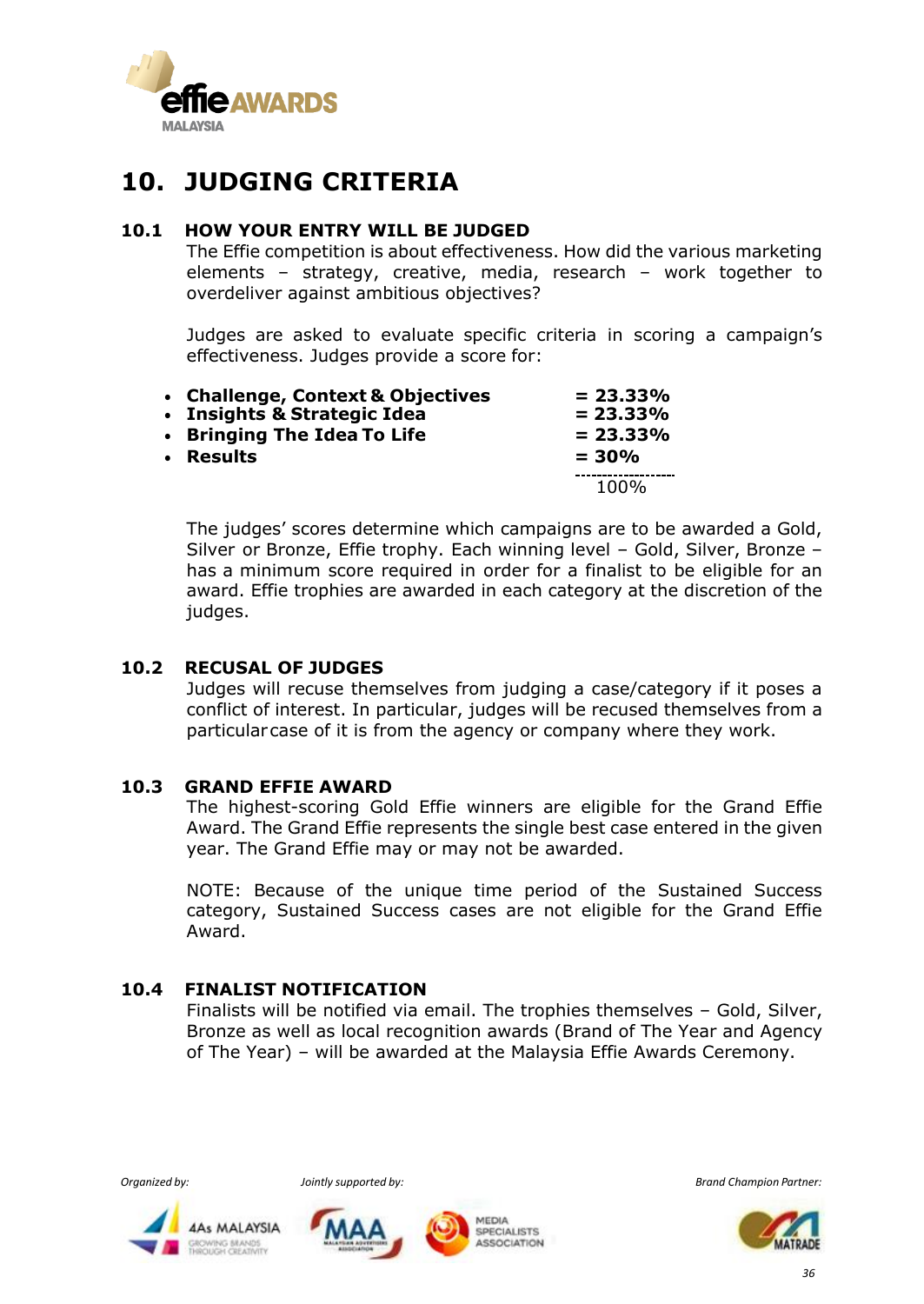

## **11. REASONS FOR DISQUALIFICATION**

The following will result in disqualification and entry fees will be forfeited.

- **11.1 Results not referenced.** All data presented MUST reference a specific, verifiable source. This could be advertiser data, agency research or 3<sup>rd</sup> party research companies. We reserve the right to verify the accuracy of the data with the source named. Sources must be provided next to each piece of data or in clearly marked footnotes at the bottom of each relevant page of the Entry Form. Be as specific as possible in documenting all evidence; provide sources of data, research involved and the time period covered. Use the specific name of the company to reference a source except when the source is an Agency company (Ad, Media or other agencies). For Agency companies only use the term "Agency Research".
- **11.2 Agency name published in the Entry Form or on the creative materials.** Effie is an Agency-blind competition - do not cite agency names anywhere in the Entry Form or creative materials. Do not cite your Agency name (or any other Agency – Ad, Media or other – names) as your reference source. If an agency is the source of your research, reference "Agency Research".
- **11.3 Not including examples of all creative materials discussed in the Entry Form as being integral to the campaign on the 3-minute creative reel [4-minute creative reel for Sustained Success category].** You must include at least one example of all creative detailed in the Entry Form.
- **11.4 Including results on the creative reel.** You are not allowed to include results on the creative reel. Refer to the creative reel instructions.
- **11.5 Logos, graphics or other creative materials present in the Entry Form will not be accepted.** (Note: Graphs and charts are acceptable but do not exceed permitted numbers.)
- **11.6 No external links**: Do not direct judges to external websites the judges can only review the content provided in your written entry and creative examples.
- **11.7 Word limits:** Keep within the word limits in each section.
- **11.8 Incomplete Entry.** You must fill out every section of the Entry Form.
- **11.9 Missing translation**  Creative materials submitted for consideration that are not in English require a translation.







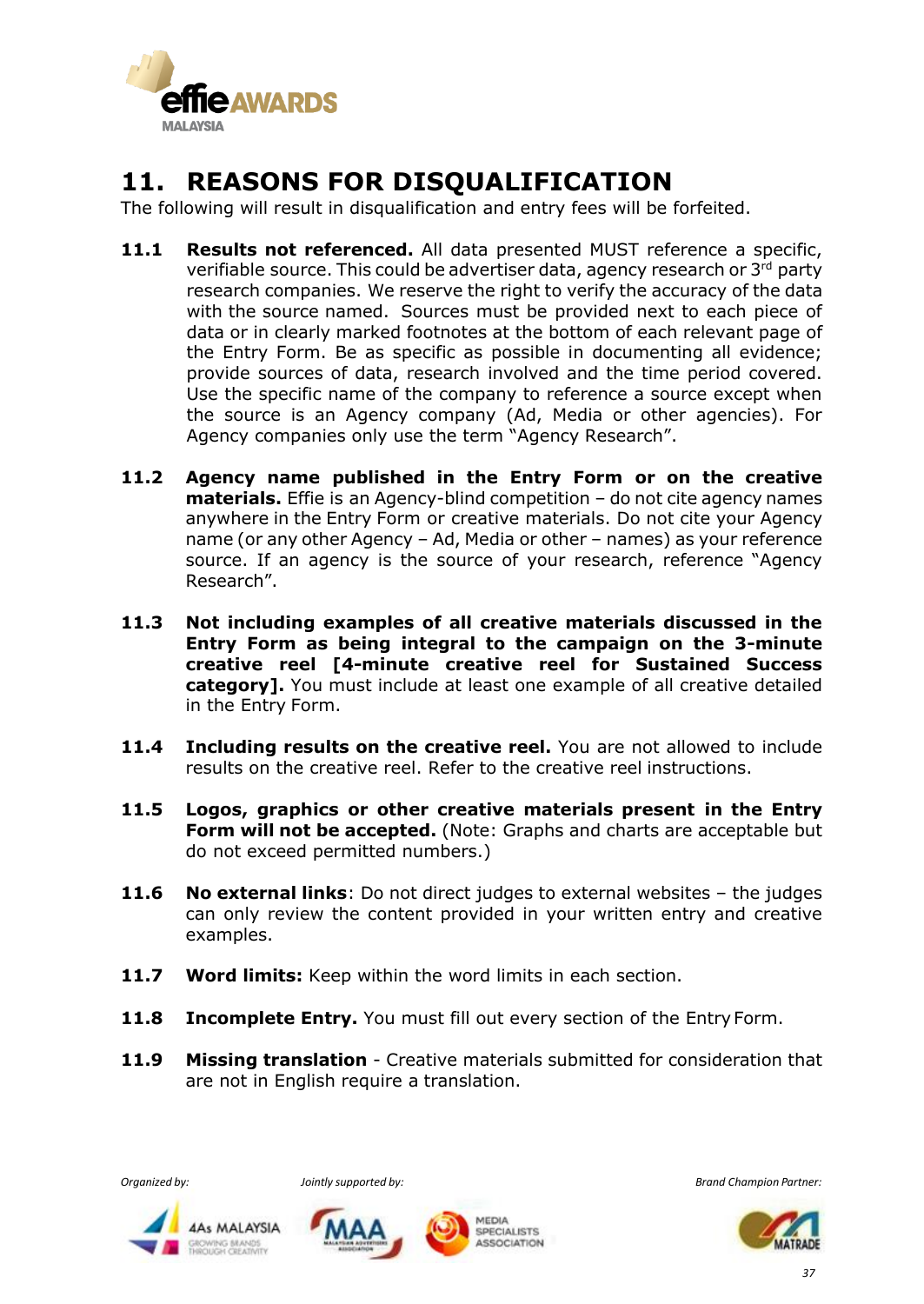

## **12. CHECKLIST**

The following are required to complete your submission:

| <b>ITEM</b>                                 | <b>DESCRIPTION</b>                                                                                                                                                    |
|---------------------------------------------|-----------------------------------------------------------------------------------------------------------------------------------------------------------------------|
| <b>Entry Form</b>                           | To be filled ONLINE                                                                                                                                                   |
|                                             | NOTE: Sample entry forms can be downloaded from Effie<br>Malaysia website [https://www.malaysiaeffie.com/].                                                           |
| <b>Creative Reel</b>                        | One (1) high-quality 3-minute maximum.                                                                                                                                |
|                                             | For Sustained Success, 4 minutes maximum.                                                                                                                             |
|                                             | Size should not exceed 250 MB. In .mp4 format                                                                                                                         |
|                                             | Translation: All non-English commercial/creative<br>execution should be with English subtitles.                                                                       |
| <b>Credits Form</b>                         | Eight (8) companies and a minimum of ten (10)<br>individuals to be credited on an entry                                                                               |
| Case Image of Your<br>Work                  | Upload 1 Hi-RES (.jpeg) that best represents the essence<br>of your case. This will be used on the website, Awards<br>Gala, media promotions and educational purpose. |
| Case Summary                                | A brief summary $-90$ words $-$ that best describes the<br>challenge, how/why of the strategies implemented and<br>results.                                           |
|                                             | Will be used on the website, Awards Gala and for media<br>promotion.                                                                                                  |
| Authorization &<br><b>Verification Form</b> | A declaration that the submitted information is true and<br>accurate. It also affirms that all the parties, clients and<br>agencies, have agreed to participate.      |
| Payment                                     | Check/pay the order in favor of The Association of<br><b>Accredited Advertising Agents Malaysia</b>                                                                   |

**IMPORTANT**: All the above is mandatory to complete your submission.